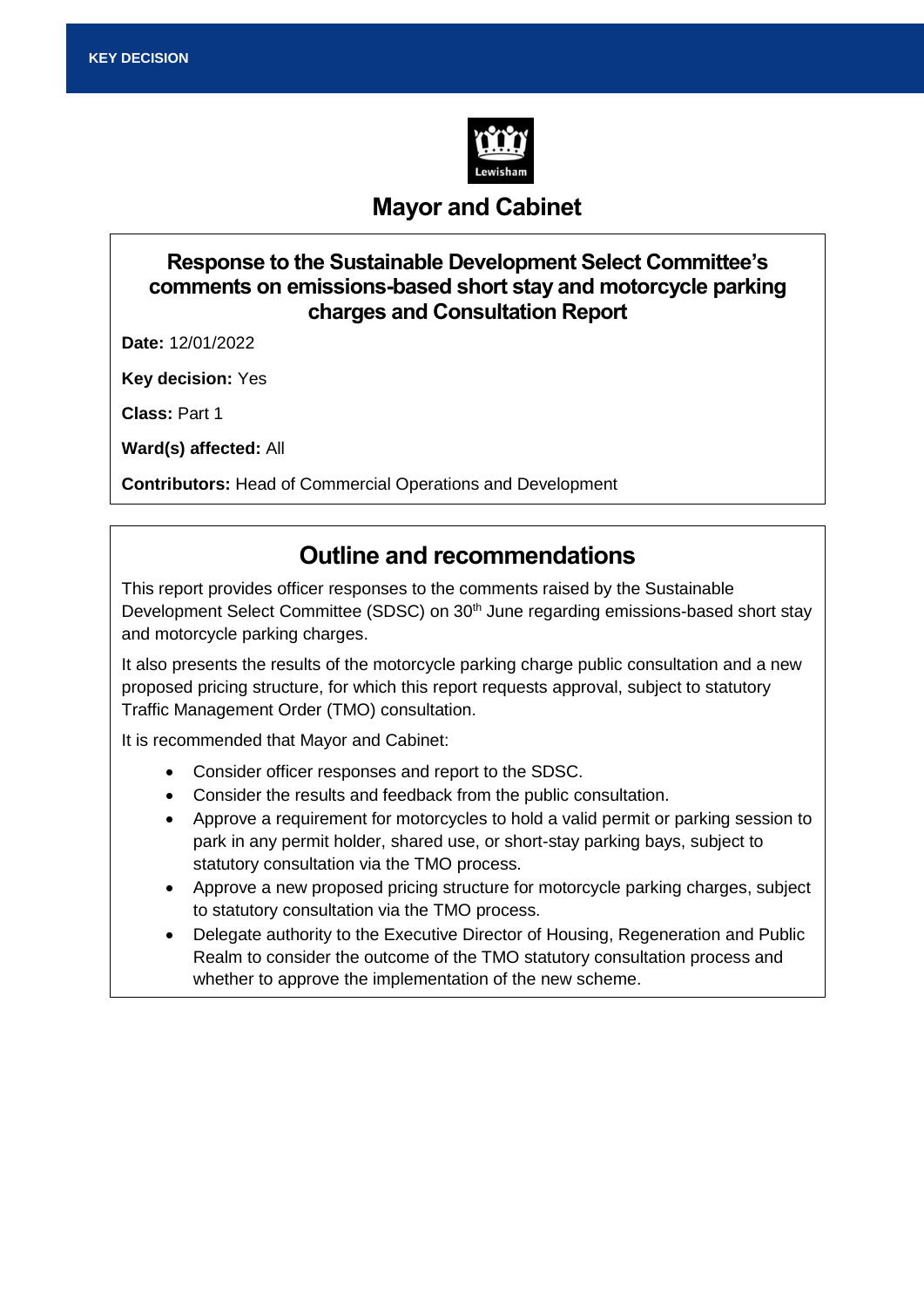# **Timeline of engagement and decision-making**

- 30<sup>th</sup> Jun SDSC meeting, in which emissions-based short stay and motorcycle parking charges were discussed and comments were raised
- 14<sup>th</sup> Jul Mavor and Cabinet meeting, in which proposals were approved
- $12<sup>th</sup>$  Jan Mayor and Cabinet meeting, in which officers will respond to SDSC's comments, present the consultation results and seek approval for the new proposed charges, subject to statutory Traffic Management Order (TMO) consultation

### **1. Summary**

- 1.1. On Wednesday 30<sup>th</sup> June 2021, the Sustainable Development Select Committee (SDSC) considered a report from officers on emissions-based short stay and motorcycle parking charges. The Committee reflected on the contents of the report and received a presentation from the Head of Commercial Operations and Development. Following questions, the Committee agreed to refer its views to Mayor and Cabinet.
- 1.2. On Wednesday 14<sup>th</sup> July 2021, a report was presented to Mayor and Cabinet, in which the proposals to introduce emissions-based short stay and motorcycle parking charges were approved. Within this meeting, the introduction of motorcycle parking charges was approved, subject to public consultation.
- 1.3. Councillor Louise Krupski presented the SDSC's comments during the Mayor and Cabinet meeting, and a report containing the SDSC's views was later presented to officers for a formal response.
- 1.4. In this report, officers will provide a response to the SDSC's suggestions, for consideration by Mayor and Cabinet. This report also provides the results of the consultation, as well as a new parking structure based on feedback received, for which this report seeks approval, subject to statutory Traffic Management Order (TMO) consultation.

### **2. Recommendations**

- 2.1. It is recommended that Mayor and Cabinet:
	- Consider officer responses and report to the SDSC.
	- Consider the results and feedback from the public consultation.
	- Approve a requirement for motorcycles to hold a valid permit or parking session to park in any permit holder, shared use, or short-stay parking bays, subject to statutory consultation via the TMO process.
	- Approve a new proposed pricing structure for motorcycle parking charges, subject to statutory consultation via the TMO process.
	- Delegate authority to the Executive Director of Housing, Regeneration and Public Realm to consider the outcome of the TMO statutory consultation process and whether to approve the implementation of the new scheme.

### **3. Sustainable Development Select Committee (SDSC) Views and Officer Responses**

### **SDSC comment 1:**

3.1. *The Committee recommends that further consideration should be given to the*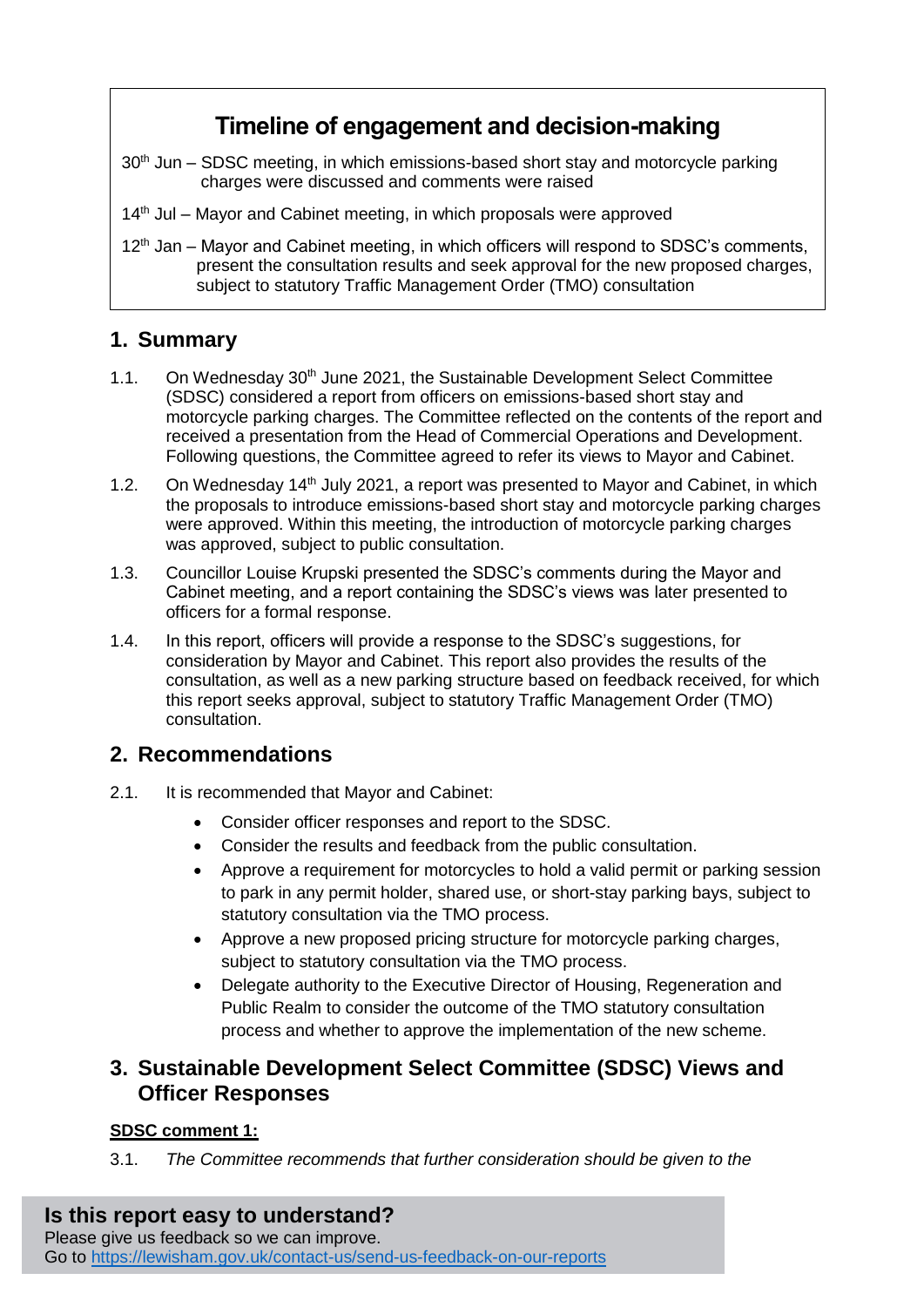*appropriate level of emissions based charging for vehicles that have converted to liquid petroleum gas - in order to incentivise behaviour change.*

#### **Officer response 1:**

- 3.2. The emissions of a vehicle will be checked via Experian and will return the most up-todate vehicle information at the time. Whether vehicles that have been converted to liquid petroleum gas (LPG) are judged based on their new emissions will be dependent on whether the DVLA records have been updated.
- 3.3. It will be possible for customers to manually update vehicle information, should they be able to prove that the DVLA information is incorrect.
- 3.4. Communication is ongoing regarding whether there will be a way to ensure that LPG vehicles will be charged based on their new emissions rather than their old ones.
- 3.5. However, this will be held under constant review, and once the scheme has been implemented, a fully comprehensive review will take place to determine the positive and negative impacts of introducing these charges. During this review, officers will establish whether these proposals have encouraged behaviour change and the take up of lesser polluting vehicles.

### **SDSC comment 2:**

3.6. *The Committee believes that there should be a considered campaign of engagement about the change to cashless payments with groups of people (particularly those who are elderly or disabled) who may continue to use cash payments for parking. The Committee also asks that further thought is given to those parking places in the borough that are not close to shops or pay points for parking payments using cash.*

#### **Officer response 2:**

- 3.7. As part of the Traffic Management Order (TMO) amendment process for emissionsbased short stay parking charges and the cashless system, the public was notified in local newspapers about the proposals to implement emissions-based short stay parking, and a cashless system to facilitate this. Notices were also posted in all on- and off-street parking places as part of the statutory consultation process.
- 3.8. Once the implementation process commences, officers will liaise with the Council's media and communications department in order to create a targeted campaign in order to contact the members of the public stated above. Consideration will be taken to ensure that these members of the public are informed of their options going forward when using paid for short stay parking bays.
- 3.9. Prior to the removal of the machines, signage will be implemented, warning users that the machines will soon no longer be available to pay for their parking. Previously, when machines have been removed, a telephone number has been provided which allows users to speak to a customer service officer, who can talk them through how to pay.
- 3.10. Once the emissions-based system goes live, users will be able to pay for their parking in nearby shops that offer a PayPoint payment option if they wish to pay for their short stay parking with cash. Customers will be able to pay by card or cash in shops that offer a PayPoint payment option, once they have completed a cash transaction.
- 3.11. Parking locations and nearby PayPoint shops have been cross-referenced to determine the distance. There are a handful of locations, such as some paid for onstreet parking bays in Blackheath and the car park in Beckenham Place Park, where the shops are a fair distance from the pay machines. This will be held under constant review.

#### **SDSC comment 3:**

3.12. *The Committee recommends that Mayor and Cabinet should take a robust approach*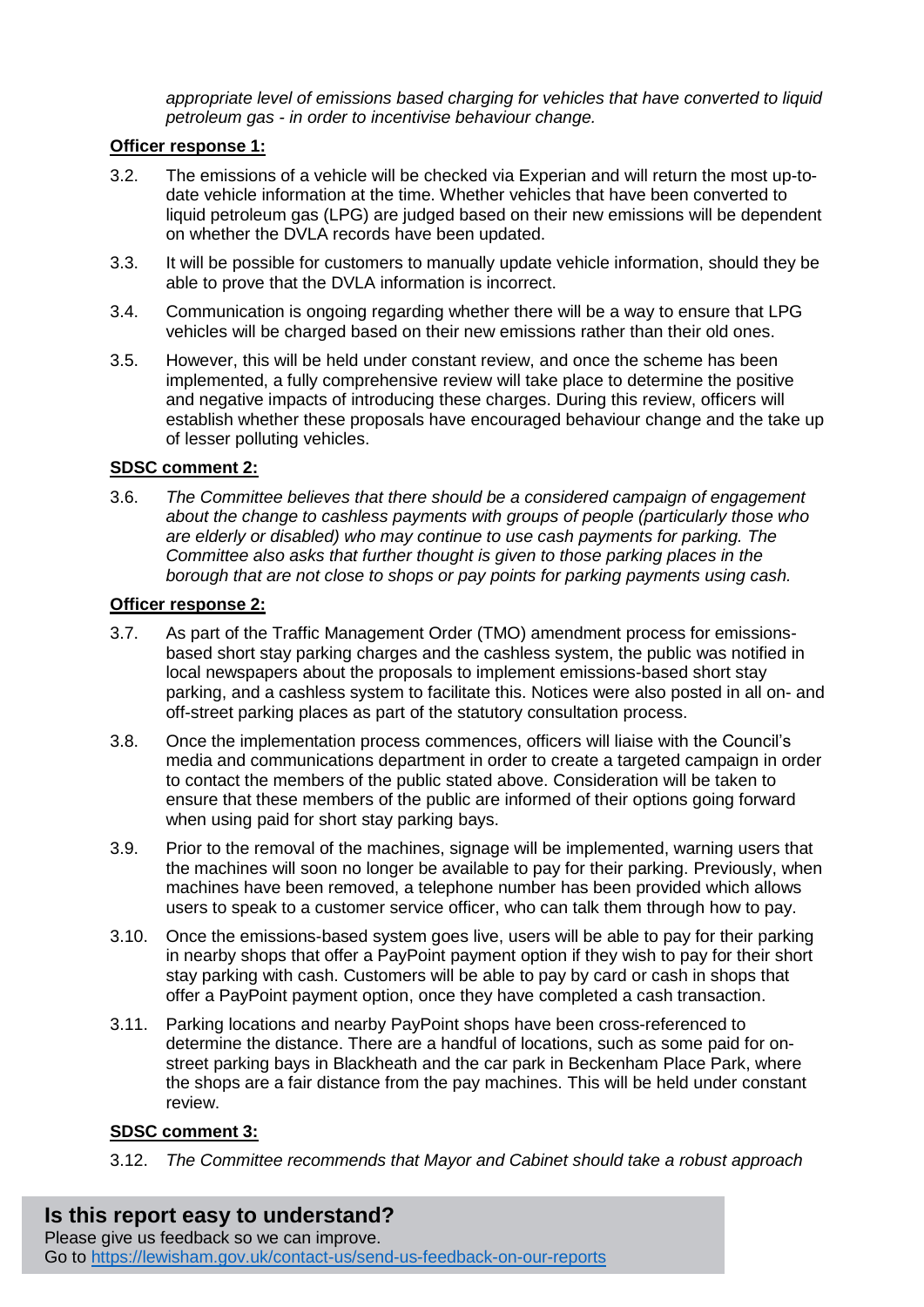*with Transport for London about the lack of parking enforcement on the borough's red routes.*

#### **Officer response 3:**

- 3.13. On 15<sup>th</sup> July 2021, a meeting was held to discuss enforcement on TfL managed roads throughout the borough. Rushey Green was raised as the main 'problem area', on which several motorcycles were parking illegally without being enforced. TfL officers raised the issue that motorcycles often displace themselves onto borough roads, and that enforcement support would assist with this.
- 3.14. To support TfL officers, joint enforcement was planned for August 2021, but as this did not go ahead, a further meeting occurred on 5<sup>th</sup> October 2021. Several joint enforcement patrols were then agreed and took place over October and November 2021.
- 3.15. Within the first few joint patrols, it was not felt that the situation was improving. However, after an interim meeting, enforcement increased. Once all joint working patrols took place, a review meeting was held on 23<sup>rd</sup> November. in which it was presented that there had been a noticeable reduction in the number of motorcycles parking illegally on the pavement in Rushey Green. The situation continues to be monitored, and more joint working patrols are being organised for the future.
- 3.16. TfL have also been informed of the proposed changes to motorcycle parking, so that they are aware that this may affect illegal pavement parking issues on TfL managed roads within the borough.

#### **SDSC comment 4:**

3.17. *The Committee also recommends that businesses should be held to account for inconsiderate parking outside of their premises – and that the Council should explore the options for levying fines and penalties on those premises that fail to take action.* 

#### **Officer response 4:**

- 3.18. A letter was sent to restaurants that utilise delivery services across the borough, informing them of the parking issues that we are facing across the borough and requesting that they warn drivers not to park on the pavement outside their restaurants. Although the Council recognises that many delivery drivers are not directly employed by these restaurants, we asked for their assistance in tackling this.
- 3.19. During the meeting held regarding illegal pavement parking on Rushey Green on  $15<sup>th</sup>$ July, TfL raised the issue that some restaurants had placed stickers outside their restaurant, which told delivery drivers where to stand when collecting food, and TfL believed that this was encouraging delivery drivers to park on the pavement. Within the letter that was issued to restaurants, the Council requested that restaurants remove any stickers of this description and have since been informed that they have been removed as a result of the letter.
- 3.20. The letter was also issued to fast food organisations who operate within Lewisham. A positive response was received by one of the organisations, who stated that although their riders are self-employed, when they choose to ride for them, they do so under a rider contract that makes it clear they must complete orders in a legal manner. This includes following the Highway Code, complying with parking restrictions, and respecting pedestrianised areas, and when they identify riders who fail to meet this standard, they will take action. As a result of the letter sent to them, the delivery organisation sent out internal communications to riders in the Lewisham area to remind them to follow the Highway Code and that pavements must not be used to park, especially by those on motorcycles.
- 3.21. This will be kept under review, and if it is found that further communications need to take place with these restaurants, a further letter will be issued.

# **Is this report easy to understand?**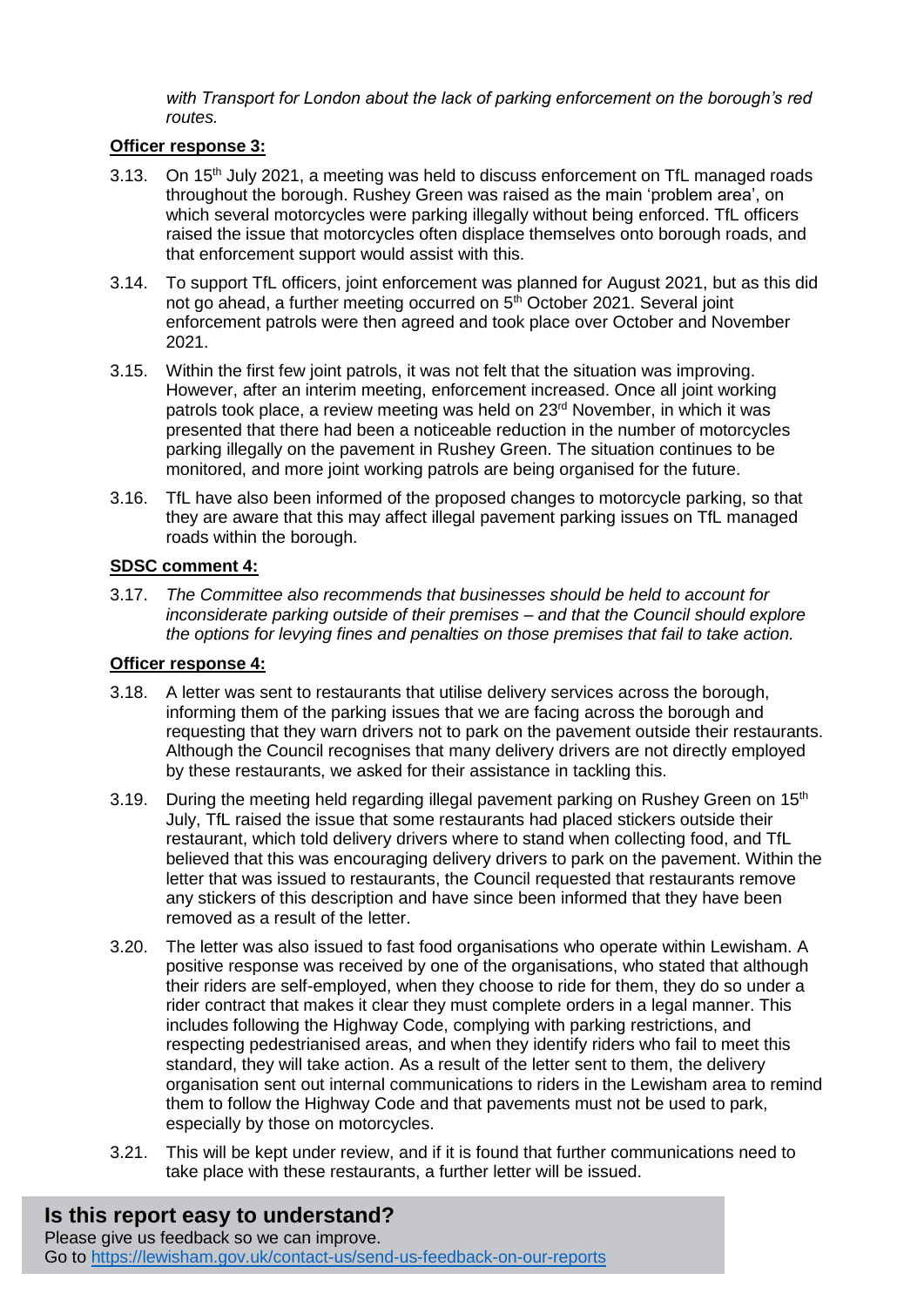#### **SDSC comment 5:**

3.22. *The Committee would welcome an awareness raising campaign regarding the proposed implementation of the new rules. Following this the Committee believes that there should be firm enforcement of the new charges.*

#### **Officer response 5:**

- 3.23. A consultation email address, [motorcycleparkingconsultation@lewisham.gov.uk,](mailto:motorcycleparkingconsultation@lewisham.gov.uk) was set up for any queries. Save London Motorcycling, a motorcycling lobbyist group, submitted their concerns via this email address, and as a result met with Council officers to discuss their concerns about the proposals to introduce motorcycle parking charges.
- 3.24. Before pay machines are removed, temporary signage will be posted to inform users that a cashless system will soon be implemented. The signage will inform customers that pay machines will be removed and cash payment options will soon be available in PayPoint locations nearby. Following this, permanent signage will be implemented which will inform customers of the nearest shops to pay by cash, should they wish to.
- 3.25. Before implementation of the cashless system and emissions-based charging system for paid for parking, Council officers will advertise how residents can make payment for parking.
- 3.26. Council officers will consider ensuring that those who commit a contravention under the proposed new rules are first made aware of the contravention, and once they do not comply, strong enforcement will be employed.
- 3.27. The parking enforcement contractor's Civil Enforcement Officers (CEOs), Notice Processing and Complaints teams will be made aware of the changes and if there are any 'concessions' for first-time contraventions before a stricter stance is taken. This will be communicated to teams.

#### **SDSC comment 6:**

3.28. *The Committee believes that careful consideration should be given to the future locations of electrical charging points in order to avoid restricting pedestrian access and/or (existing or planned) provision for cyclists.*

#### **Officer response 6:**

- 3.29. The Council takes pedestrian safety seriously and therefore adheres to highway safety standards to minimise pedestrian and cyclist impedance as much as practically possible.
- 3.30. A 1.8m minimum footway width between a charging point and the back of the footway is generally maintained. In some extreme cases, where there is a large demand for a charge point in a congested or otherwise tricky site where some impedance is unavoidable, a 1.6m clearance is used.
- 3.31. There has been a reluctance to impose buildouts in order to refrain from impacting the viability of any future cycle routes. Therefore, all our chargers are on the footway or in car parks. Moreover, we have limited the number of charging points on busy cycle routes, given the impact of these on the comfortable use of the route for cycling in some cases.
- 3.32. In future, the hope is that the two forms of alternative sustainable transport can be accommodated either with buildouts and protected parking or by some other means so as to promote both modes of transport in the borough.

### **4. Motorcycle Parking Charge Consultation**

4.1. On 14<sup>th</sup> July 2021, Mayor and Cabinet approved the introduction of motorcycle parking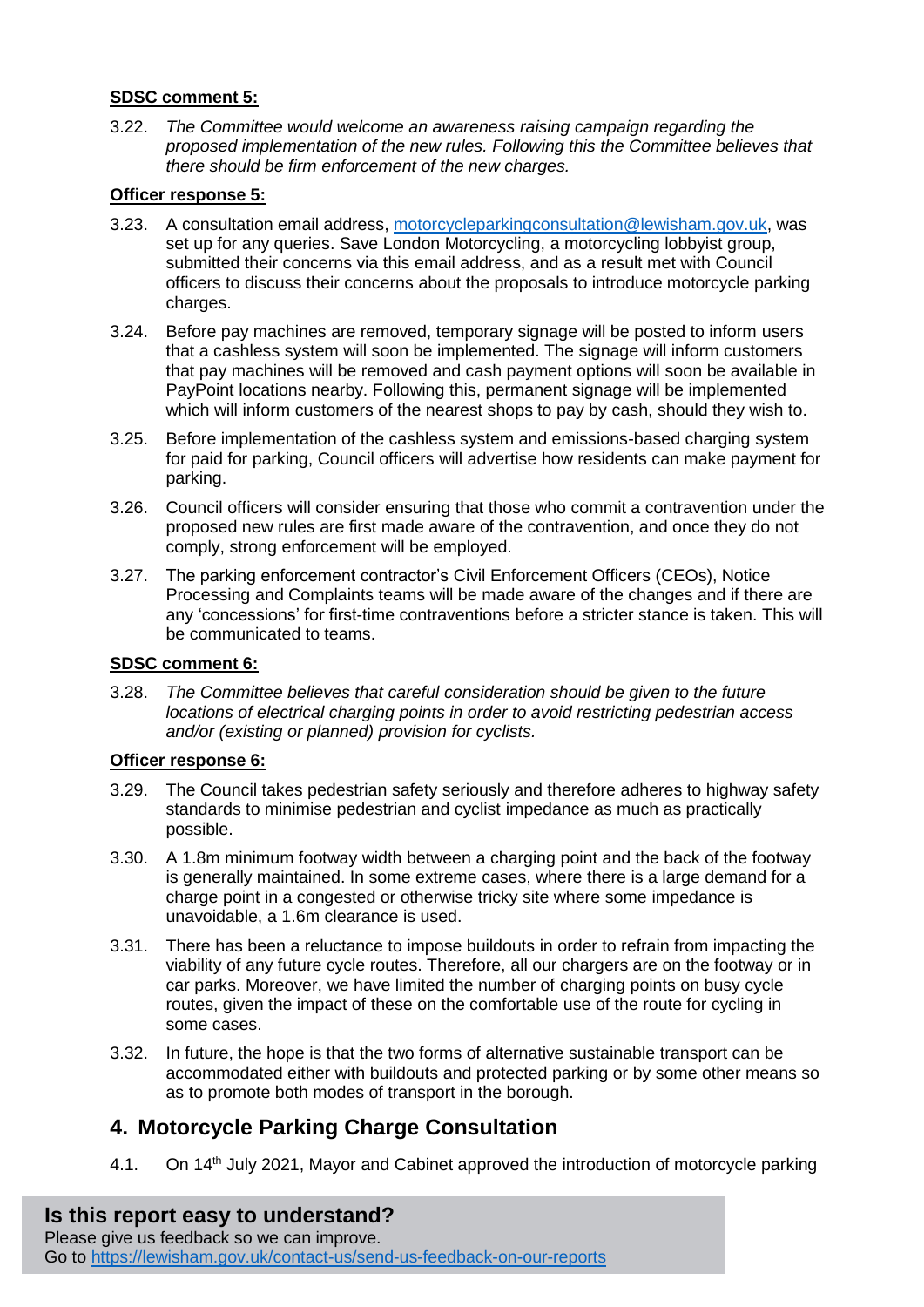charges, subject to public consultation.

#### **Consultation results**

- 4.2. The consultation ran from  $9<sup>th</sup>$  August to 1<sup>st</sup> November 2021. During the first week of the consultation, it was noticed that the phrasing of some of the questions might have been confusing or vague to responders. Therefore, liaison with other departments took place to gain perspective regarding how the questions could be improved and to ensure that each section and question of the consultation was clear to the user.
- 4.3. The consultation questions were amended on  $13<sup>th</sup>$  August, to provide more clarity. However, the responses received between  $9<sup>th</sup>$  and  $13<sup>th</sup>$  August are included in the evaluation, to ensure that everyone who had their say is included.
- 4.4. 1271 responses were received for this consultation. The full results of the consultation can be found in Appendix A.
- 4.5. To gain an idea of the demographic responding to the consultation, the following questions were asked: "In what capacity are you responding to this consultation?" and "Do you own a vehicle?"
- 4.6. Most respondents were residents of Lewisham, while visitors and commuters to the borough were second and third respectively.

| <b>Option</b>                                  | <b>Total</b> | <b>Percent</b> |
|------------------------------------------------|--------------|----------------|
| I live in Lewisham Borough (private residence) | 594          | 46.73%         |
| I live in Lewisham Borough (housing estate)    | 78           | 6.14%          |
| I am a business owner in Lewisham Borough      | 26           | 2.05%          |
| I work for Lewisham Council or NSL in Lewisham | 26           | 2.05%          |
| I commute within Lewisham Borough              | 239          | 18.80%         |
| I visit Lewisham Borough frequently            | 307          | 24.15%         |
| I am a Disabled Badge holder                   | 24           | 1.89%          |
| I am a student                                 | 14           | 1.10%          |
| <b>Other</b>                                   | 101          | 7.95%          |
| <b>Not Answered</b>                            | 103          | 8.10%          |

4.7. 39% respondents said that they owned a car or a van, 30% respondents owned both a car or van and a motorcycle, and 26% respondents owned a motorcycle.

| <b>Option</b>                       | <b>Total</b>   | <b>Percent</b> |
|-------------------------------------|----------------|----------------|
| Yes - a car or van                  | 491            | 38.63%         |
| Yes - a motorcycle                  | 336            | 26.44%         |
| Yes - a car or van and a motorcycle | 384            | 30.21%         |
| <b>No</b>                           | -58            | 4.56%          |
| <b>Not Answered</b>                 | $\overline{2}$ | 0.16%          |

- 4.8. Consideration must therefore be taken for those who may be most affected by the introduction of motorcycle parking charges, residents, visitors and commuters. The number of people who own both a car or van and a motorcycle also indicates that consideration will need to be taken in terms of motorcycle permits, as there will need to be clear rules surrounding those who already own a permit for their car or van.
- 4.9. To determine the current location of most motorcycles being parked, discover where motorcyclists would be most affected, and discuss ways to mitigate the impact, the following question asked was, "If you own a motorcycle, where do you usually park?"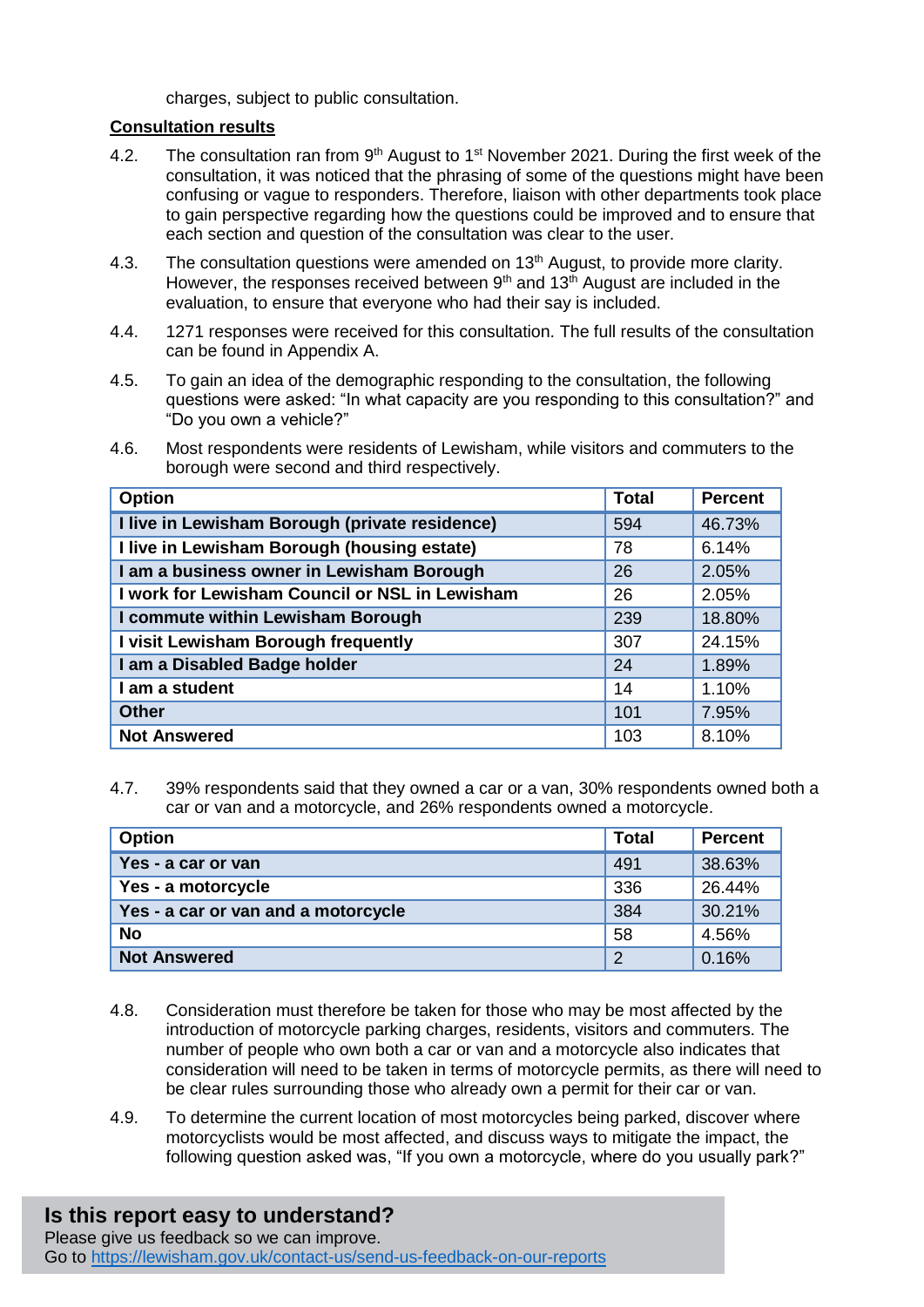4.10. 28% respondents parked on-street, but not in a bay, 15% respondents stated that they park on their driveway, and 9% respondents park in on-street permit holder bays.

| <b>Option</b>               | <b>Total</b> | <b>Percent</b> |
|-----------------------------|--------------|----------------|
| On-street permit holder bay | 115          | 9.05%          |
| On-street (no bay)          | 354          | 27.85%         |
| <b>Driveway</b>             | 186          | 14.63%         |
| I do not own a motorcycle   | 426          | 33.52%         |
| <b>Not Answered</b>         | 190          | 14.95%         |

- 4.11. To understand how motorcycles are used throughout Lewisham, the following question was asked: "If you own a motorcycle, what do you usually use it for?"
- 4.12. 41% respondents stated that they mainly used their motorcycle for "commuting", 33% responded with "Visiting friends/family", 24% stated that they used their motorcycle for "Shopping", and 5% respondents stated that they use their motorcycle as part of their job for delivery services such as Deliveroo, Just Eat and Uber Eats. Many of these respondents may also use their motorcycle for more than one of these options.
- 4.13. Particular consideration will need to be taken to mitigate the impact of the proposed charges on these groups.

| <b>Option</b>                                                                           | <b>Total</b> | <b>Percent</b> |
|-----------------------------------------------------------------------------------------|--------------|----------------|
| <b>Commuting</b>                                                                        | 520          | 40.91%         |
| <b>Visiting friends/family</b>                                                          | 422          | 33.20%         |
| <b>Shopping</b>                                                                         | 310          | 24.39%         |
| As part of my job (delivery services, such as Deliveroo,<br><b>Just Eat, Uber Eats)</b> | 60           | 4.72%          |
| I do not own a motorcycle                                                               | 380          | 29.90%         |
| <b>Other</b>                                                                            | 71           | 5.59%          |
| <b>Not Answered</b>                                                                     | 233          | 18.33%         |

- 4.14. To understand more about the feeling of safety when parking motorcycles in the borough, the following questions were asked: "If you own a motorcycle, do you feel your motorcycle is safe when parking within the Borough?", "If you own a motorcycle, do you feel that lockable solo motorcycle bays would increase the safety and security of your vehicle?" and "Where would you like to see more lockable bays?"
- 4.15. 24% respondents said that they do feel their motorcycle is safe, while 34% respondents said that they do not feel their motorcycle is safe while parking within the borough.

| <b>Option</b>             | <b>Total</b> | <b>Percent</b> |
|---------------------------|--------------|----------------|
| <b>Yes</b>                | 309          | 24.31%         |
| <b>No</b>                 | 432          | 33.99%         |
| I do not own a motorcycle | 410          | 32.26%         |
| <b>Not Answered</b>       | 120          | 9.44%          |

4.16. 41% respondents said they feel lockable bays would increase the safety and security of their vehicle, while 18% said that they felt it would not increase the safety and security of their vehicle.

**Option Total Percent**

#### **Is this report easy to understand?** Please give us feedback so we can improve.

Go to<https://lewisham.gov.uk/contact-us/send-us-feedback-on-our-reports>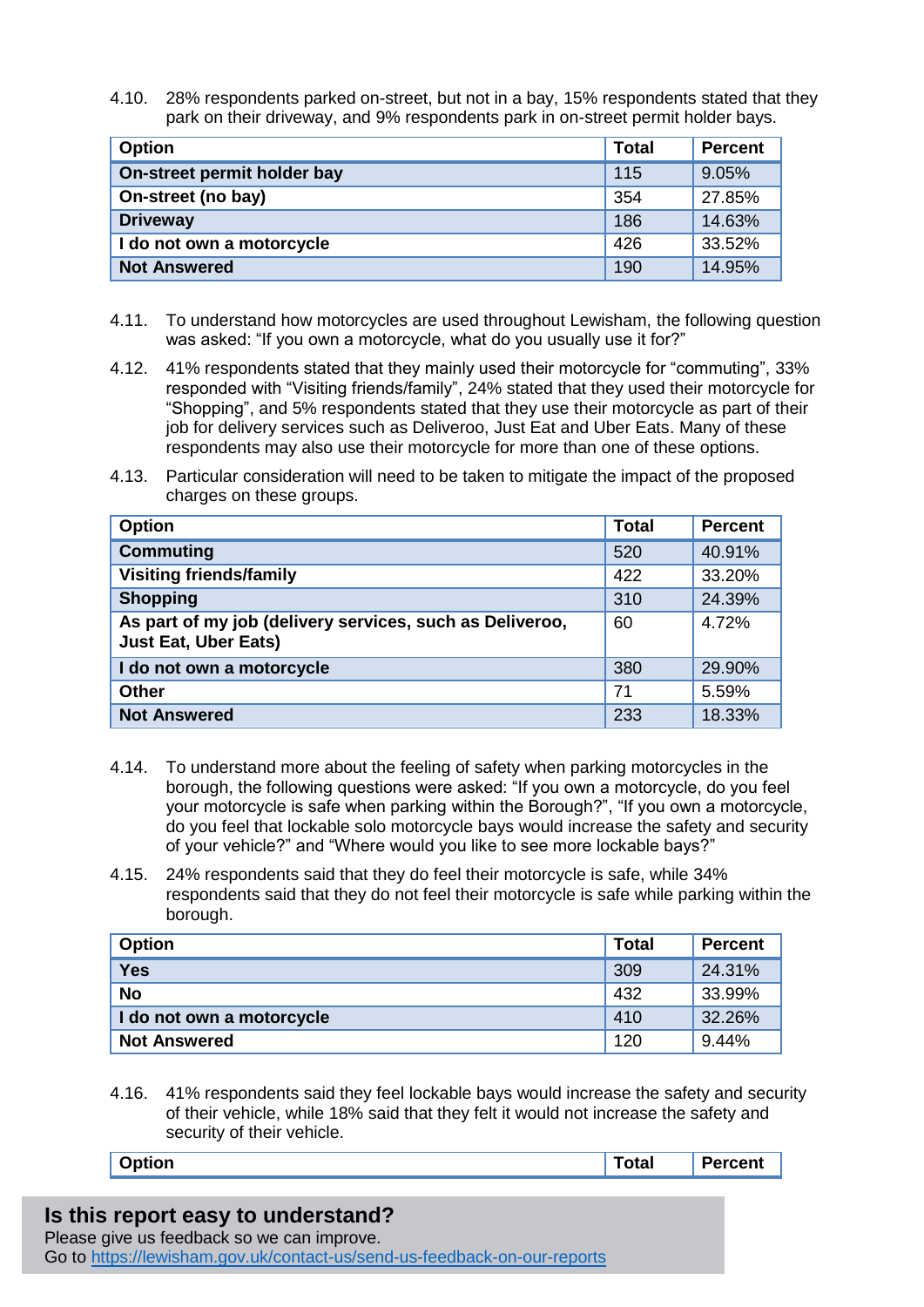| <b>Yes</b>                | 518 | 40.76%    |
|---------------------------|-----|-----------|
| <b>No</b>                 | 226 | 17.78%    |
| I do not own a motorcycle | 406 | $31.94\%$ |
| Not Answered              | 121 | 9.52%     |

4.17. When asked where they would like to see more lockable bays throughout the borough, 38% respondents said in car parks, and 46% respondents said in on-street bays.

| <b>Option</b>       | <b>Total</b> | <b>Percent</b> |
|---------------------|--------------|----------------|
| <b>Car parks</b>    | 478          | 37.61%         |
| On-street bays      | 585          | 46.03%         |
| Don't know          | 257          | 20.22%         |
| <b>Not Answered</b> | 271          | 21.32%         |

- 4.18. The answers to the safety and security questions show that currently, many motorcyclists do not feel that their motorcycle is safe when parking in the borough. The rise in those who believed that lockable bays would increase the security of their vehicle shows that the installation of this infrastructure is something that could be considered alongside the introduction of motorcycle parking charges.
- 4.19. Officers will look into installing lockable bays in car parks and key locations where the uptake of motorcycles would be most prominent. Further investigation will take place regarding the need for on-street lockable bays.
- 4.20. The next questions in the consultation were asked to determine the opinion on motorcycle parking charges and how they may affect different groups.
- 4.21. When asked, "Do you agree with the proposed introduction of motorcycle parking charges?" 29% respondents stated that they do agree, while 67% respondents did not agree.

| <b>Option</b>       | <b>Total</b> | <b>Percent</b> |
|---------------------|--------------|----------------|
| <b>Yes</b>          | 373          | 29.35%         |
| <b>No</b>           | 848          | 66.72%         |
| Don't know          | 24           | 1.89%          |
| <b>Not Answered</b> | 26           | 2.05%          |

4.22. When asked whether the proposed introduction of motorcycle parking charges would have a positive or negative impact on current permit holders, 18% respondents said that they felt it would have a positive impact and 58% said that they felt it would have a negative impact. A box was also provided for the responder to explain their reasoning for their choice.

| <b>Option</b>       | <b>Total</b> | <b>Percent</b> |
|---------------------|--------------|----------------|
| <b>Positive</b>     | 229          | 18.02%         |
| <b>Negative</b>     | 731          | 57.51%         |
| Don't know          | 300          | 23.60%         |
| <b>Not Answered</b> | 11           | 0.87%          |

4.23. The next questions were asked to determine the opinion regarding whether respondents thought that the proposed introduction of motorcycle parking charges would have a positive or negative impact on the environment. Respondents were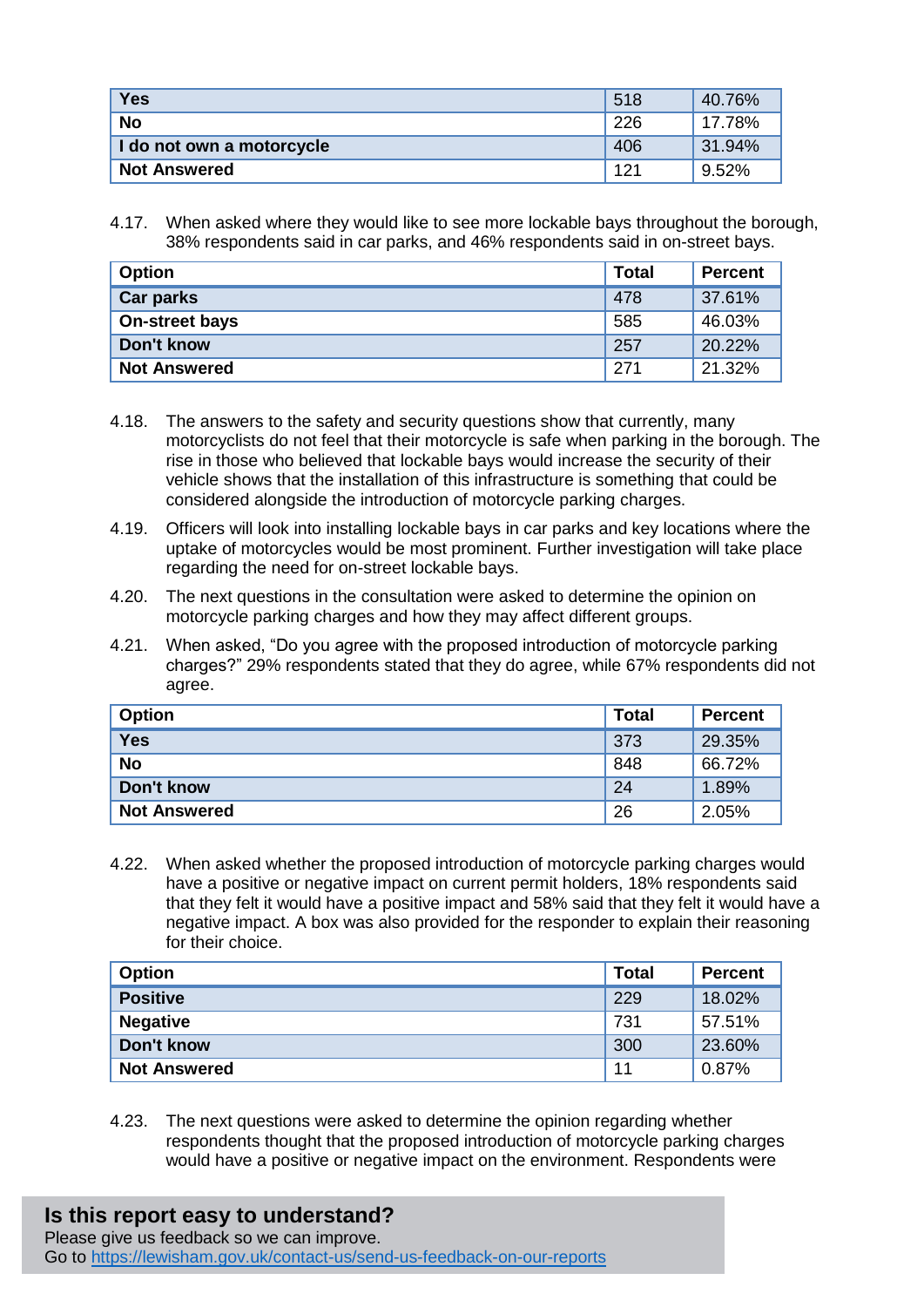asked if they were concerned about air quality, and 52% respondents answered "Very concerned", 31% respondents answered, "A little concerned" and 9% respondents answered, "Not concerned at all".

| <b>Option</b>         | <b>Total</b> | <b>Percent</b> |
|-----------------------|--------------|----------------|
| <b>Very concerned</b> | 655          | 51.53%         |
| A little concerned    | 388          | 30.53%         |
| Not concerned at all  | 116          | 9.13%          |
| Don't know            | -9           | 0.71%          |
| <b>Not Answered</b>   | 103          | 8.10%          |

4.24. The answer to this question shows that the majority of respondents feel concerned regarding air quality. However, the answers in the table below show that most respondents felt that the introduction of motorcycle parking charges would have a negative impact on the environment.

| <b>Option</b>       | <b>Total</b> | <b>Percent</b> |
|---------------------|--------------|----------------|
| <b>Positive</b>     | 299          | 23.52%         |
| <b>Negative</b>     | 709          | 55.78%         |
| Don't know          | 247          | 19.43%         |
| <b>Not Answered</b> | 16           | 1.26%          |

- 4.25. A response box was provided to allow respondents to explain their reasoning for their choice.
- 4.26. The next section of the consultation explained who the protected characteristics groups are, in accordance with the Equality Act 2010, and in an effort to gather an idea regarding whether respondents thought that the introduction of motorcycle parking charges would affect protected characteristics groups, the following questions were asked: "Do you believe that the introduction of motorcycle parking charges will have a positive, negative or no impact on the above protected characteristic groups?"

| <b>Option</b>                       | <b>Total</b> | <b>Percent</b> |
|-------------------------------------|--------------|----------------|
| Positive impact on 3 or more groups | 124          | 9.76%          |
| Positive impact on 1 or 2 groups    | 52           | 4.09%          |
| Negative impact on 3 or more groups | 280          | 22.03%         |
| Negative impact on 1 or 2 groups    | 189          | 14.87%         |
| No impact on any groups             | 570          | 44.85%         |
| <b>Not Answered</b>                 | 56           | 4.41%          |

- 4.27. A response box was provided to allow respondents to explain their reasoning for their choice.
- 4.28. After these questions were asked, the monitoring questions finished off the survey, so that the demographic of those who answered the survey would be clear to officers.

#### **Consultation with motorcycle lobbyist groups**

4.29. During the consultation period, the Council met with representatives from the motorcycle lobbyist groups Save London Motorcycling and the London branch of the Motorcycle Activist Group on several occasions. The first meeting was held on 21<sup>st</sup> October, and a follow-up meeting was held on 9<sup>th</sup> November.

### **Is this report easy to understand?**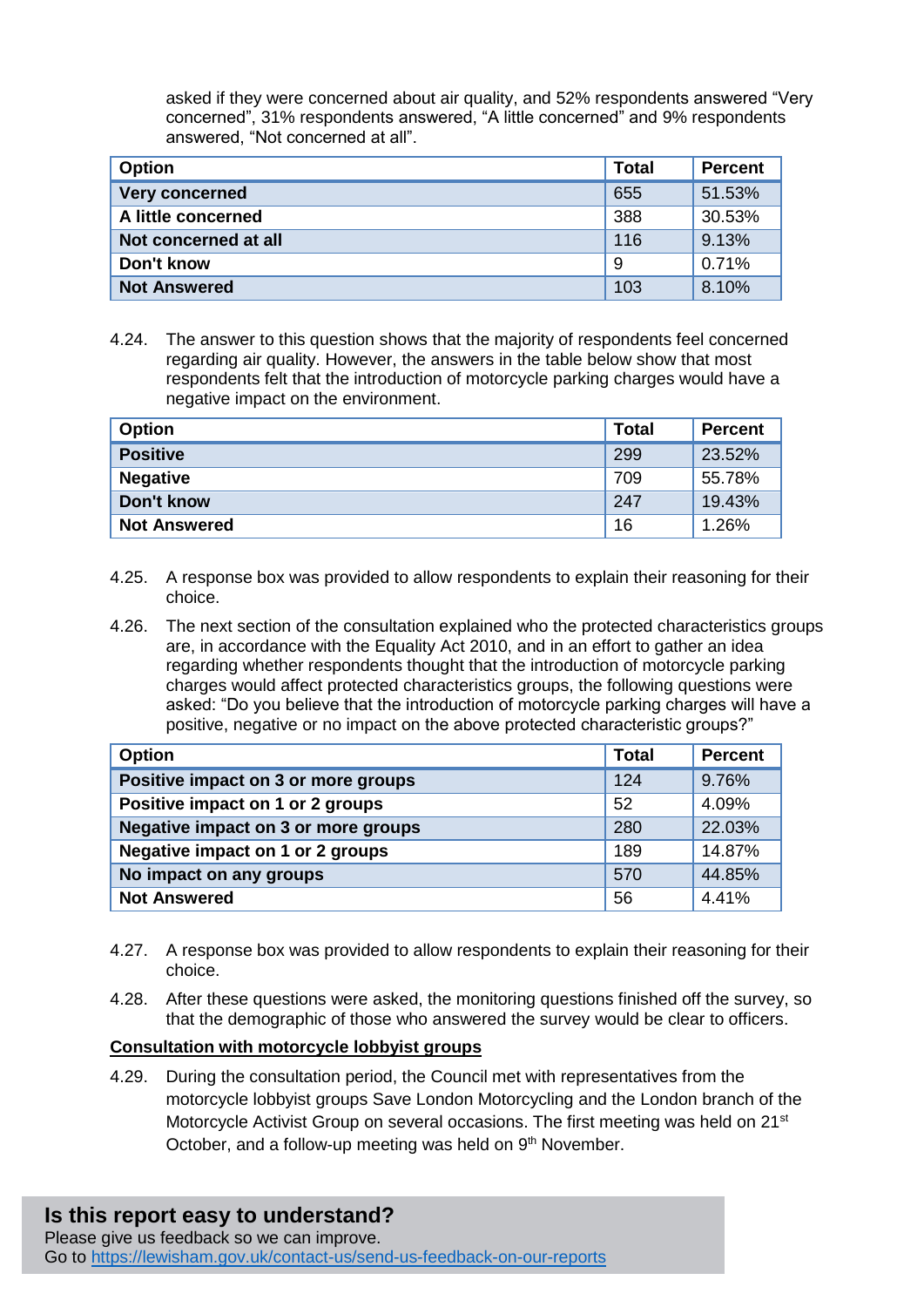- 4.30. The meetings were scheduled to discuss concerns that had arisen regarding the proposals to introduce motorcycle parking charges. These concerns included:
	- motorcycles take up one-eighth the road space of cars, and therefore should be charged proportionately;
	- motorcycles emit less carbon dioxide than cars, and should be charged proportionately to their impact on the environment;
	- those who do not live in the borough but commute into Lewisham should be able to purchase an affordable daily or weekly pass, particularly as "hybridworking" is becoming normal as a consequence of the pandemic;
	- the proposed pricing of business permits was too high, and there should be a daily/weekly pass to allow delivery riders especially to carry out deliveries across the borough (based on the Westminster Council model); and
	- motorcycling should be encouraged, as it is seen as a more sustainable form of transport.
- 4.31. The groups highlighted that one of their main concerns was that the previously proposed pricing model did not charge motorcycles proportionately to their impact on the environment. In the graph below, which was provided by the groups, the yellow bars show where most motorcycles fall in terms of emissions compared to cars (shown by the blue bars), based on primary research traffic surveys of Powered Two Wheelers in London:



- 4.32. This graph illustrates that most motorcycles fall between 0 and 100g/km of  $CO<sub>2</sub>$ , and it was felt that this demonstrated the need to provide a different banding system for motorcycles than was originally proposed.
- 4.33. Representatives made it clear that their organisations' policies remain that motorcycles should not be charged to park in Lewisham. However, they proposed a pricing model (which can be found in Appendix B) that they believe is fairer for motorcyclists than the initially proposed prices, and that they feel is more proportionate to motorcycles' impacts on the environment.
- 4.34. The Council agreed to take into account all points raised by the motorcycle lobbyist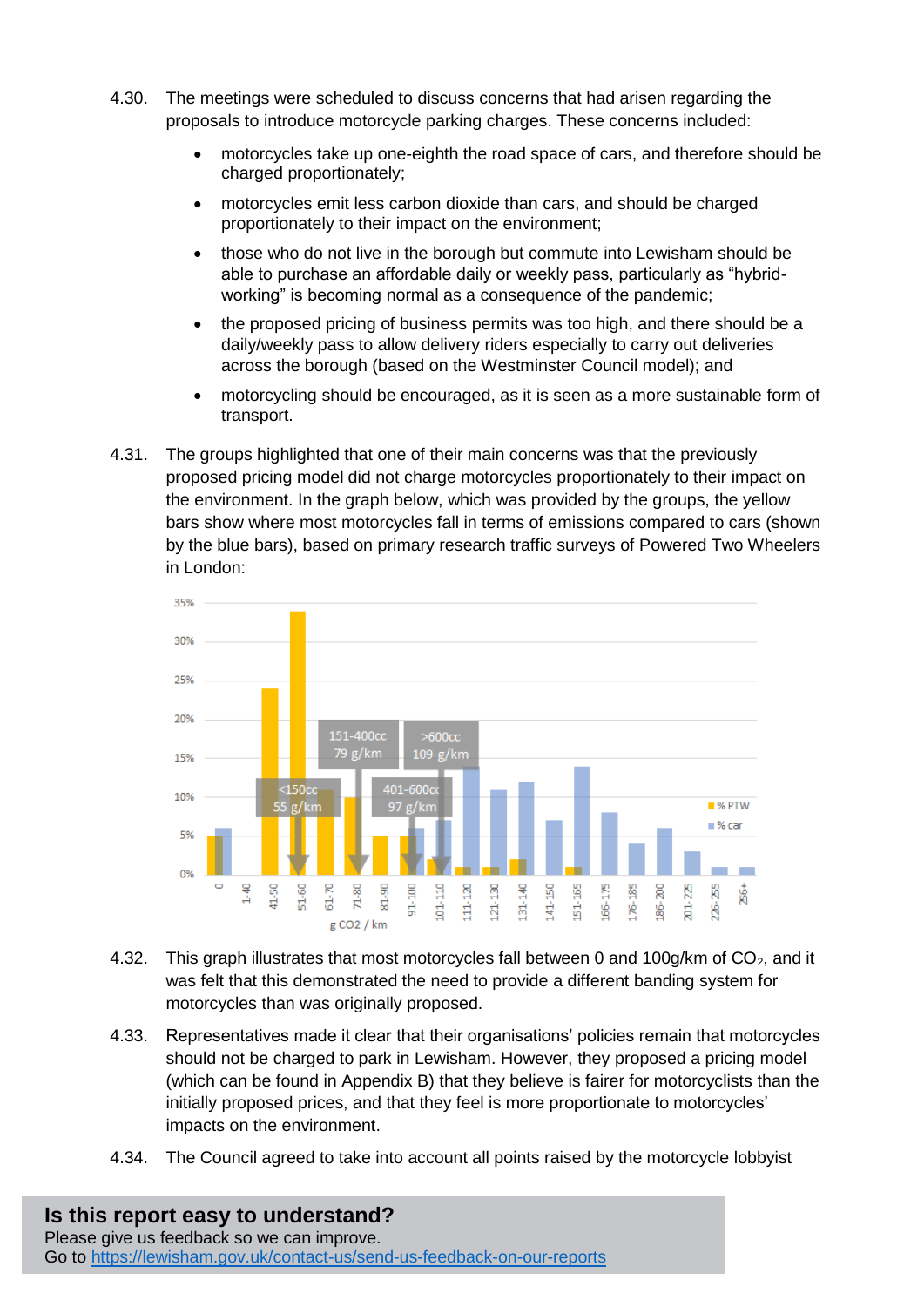groups when moving forward with these proposals.

### **5. New proposals**

### **A new proposed pricing structure**

- 5.1. Taking into account the Council's aims to contribute to the wider climate change agenda and the concerns raised regarding proportionate pricing for motorcycles based on their environmental impact, this report is requesting approval for a new proposed pricing structure for motorcycle parking charges. The implementation of the new proposed pricing structure would be subject to statutory Traffic Management Order (TMO) consultation.
- 5.2. The initial pricing structure that was proposed and approved by Mayor and Cabinet on 14<sup>th</sup> July 2021 was based on the HMRC banding of cars, and can be found in Appendix C. The new proposed pricing structure has an amended banding system, which takes motorcycle emissions into account, and the new proposed pricing structure can be found in Appendix D.
- 5.3. As motorcyclists will be paying a proportion of the charge for larger vehicles within the new proposed pricing structure, they would still be required to park perpendicular to the kerb when parking on-street.

### **Motorcycle Resident Permits**

5.4. With the previous proposals, motorcyclists that emitted between 0 and 100 g/km of CO<sup>2</sup> would have been expected to pay £75.00 per year for a Motorcycle Resident Permit. The table below shows the new banding for Motorcycle Resident Permits, and the prices that will be charged for 3-, 6- and 12-month Motorcycle Resident Permits.

| <b>Band</b>  | <b>Engine</b><br>(cc) | <b>Emissions</b><br>(g/km CO <sub>2</sub> ) | <b>Price</b><br>$(3$ months) | <b>Price</b><br>(6 months) | <b>Price</b><br>(12 months) |
|--------------|-----------------------|---------------------------------------------|------------------------------|----------------------------|-----------------------------|
| N/A          | Electric motorcycle   |                                             | Free                         | Free                       | Free                        |
| 1            | Up to $150$           | Up to 70                                    | £5.00                        | £10.00                     | £20.00                      |
| $\mathbf{2}$ | 151-400               | 71-90                                       | £7.50                        | £15.00                     | £30.00                      |
| 3            | 401-600               | 91-100                                      | £8.75                        | £17.50                     | £35.00                      |
| 4            | $601+$                | $101+$                                      | £10.50                       | £21.00                     | £42.00                      |

- 5.5. Most motorcycles would fall into Band 1 or 2, and therefore would pay £20.00 or £30.00 per year for their Motorcycle Resident Permit. Electric motorcycles would need to obtain a resident parking permit in order to park their motorcycle on-street if they live within a Controlled Parking Zone (CPZ). However, this would be free of charge which it is hoped would incentivise movement towards the use of electric motorcycles.
- 5.6. Motorcycle Resident Permits would be valid for parking in Resident Permit Holder only and Shared Use bays. However, as a reminder, motorcycles would still be required to park perpendicular to the kerb when parking on-street.

### **Motorcycle Essential Health and Hospital Health Permits**

5.7. Motorcycle Essential Health and Motorcycle Hospital Health Permits would cost the same as a Motorcycle Business Permit, and would allow the motorcyclist to park with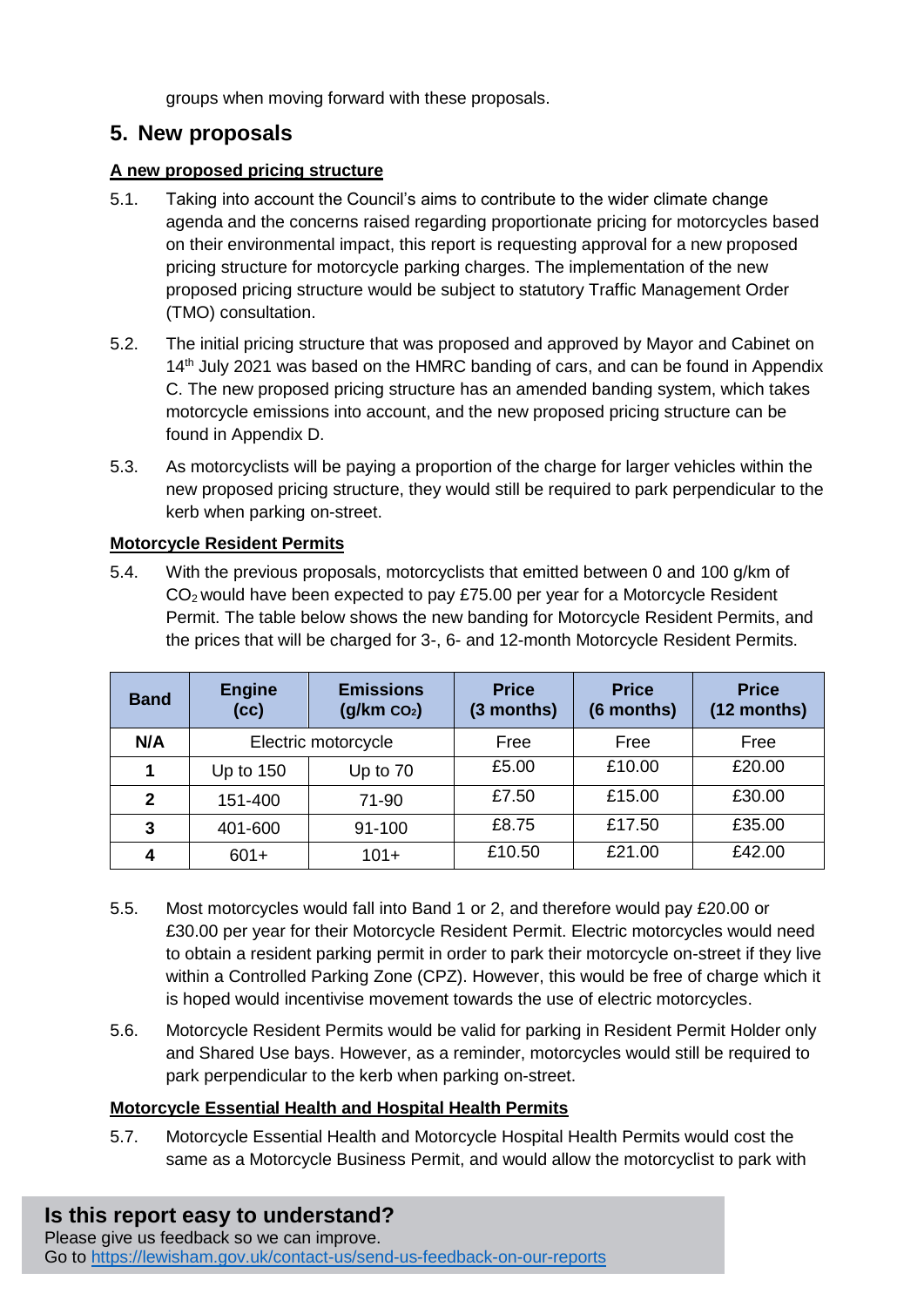the same permissions as those with regular Essential Health and Hospital Health Permits. However, motorcyclists must still park perpendicular to the kerb.

5.8. The prices for 3-, 6- and 12-month permits are the same as that for Motorcycle Business Permits.

| <b>Band</b> | <b>Engine</b><br>(cc) | <b>Emissions</b><br>(g/km CO <sub>2</sub> ) | <b>Price</b><br>(3 months) | <b>Price</b><br>(6 months) | <b>Price</b><br>(12 months) |
|-------------|-----------------------|---------------------------------------------|----------------------------|----------------------------|-----------------------------|
| N/A         |                       | Electric motorcycle                         | Free                       | Free                       | Free                        |
|             | Up to 150             | Up to 70                                    | £12.50                     | £25.00                     | £50.00                      |
| 2           | 151-400               | 71-90                                       | £18.75                     | £37.50                     | £75.00                      |
| 3           | 401-600               | 91-100                                      | £25.00                     | £50.00                     | £100.00                     |
|             | $601+$                | $101+$                                      | £31.25                     | £62.50                     | £125.00                     |

#### **Motorcycle Business Permits**

- 5.9. With regards to Motorcycle Business Permits, two main points were raised during consultation that have now been taken into account:
	- the price of a business permit was too expensive for delivery riders and businesses who utilise motorcycles; and
	- there should be a daily or weekly pass for commuters as working habits have changed since the pandemic.
- 5.10. The previously proposed structure stated that motorcycles that fell into the 0-100 g/km of CO<sup>2</sup> banding would pay £175.00 for an annual Business Permit for a specific zone and £325.00 for an annual all-zone Business Permit.
- 5.11. One of the main issues raised was that there was a lack of a daily or weekly commuter pass for motorcycles. It was thought that the Business Permit that was initially proposed was also too expensive for those who receive payment per job, and that a Business Permit should cover all areas of the borough, taking into account both the financial status of workers and those who may need to travel from place to place throughout the borough to complete their work, such as those completing blood donations, delivery drivers, and handypeople.
- 5.12. There have been consistent issues with illegal pavement parking in certain areas of the borough, and the Council recognises that the introduction of motorcycle parking charges may exacerbate this. There is an ongoing collaboration with TfL taking place, to ensure stronger enforcement of illegal pavement parking, particularly by motorcyclists on Rushey Green. The Council recognises that these motorcyclists do not reflect the motorcycling community as a whole. However, strong enforcement of all contravening motorcycles will continue to take place. Furthermore, in order to reduce illegal pavement parking when picking up food for deliveries, officers will look into installing specific dedicated motorcycle bays in areas that contain several shops.
- 5.13. Commuters who work in the London Borough of Lewisham and own a motorcycle will also be eligible for a daily or weekly business pass.
- 5.14. Although we understand that motorcycles do pollute, we also recognise that swapping out a car for a motorcycle is a stepping stone in the right direction in order to own a lesser polluting vehicle. Once electric motorcycles become more accessible, it is hoped that the movement will continue towards lesser polluting vehicles. It is hoped that the new proposed pricing structure, and the daily and weekly business passes, will aid those on lower incomes to continue their business throughout Lewisham.

# **Is this report easy to understand?**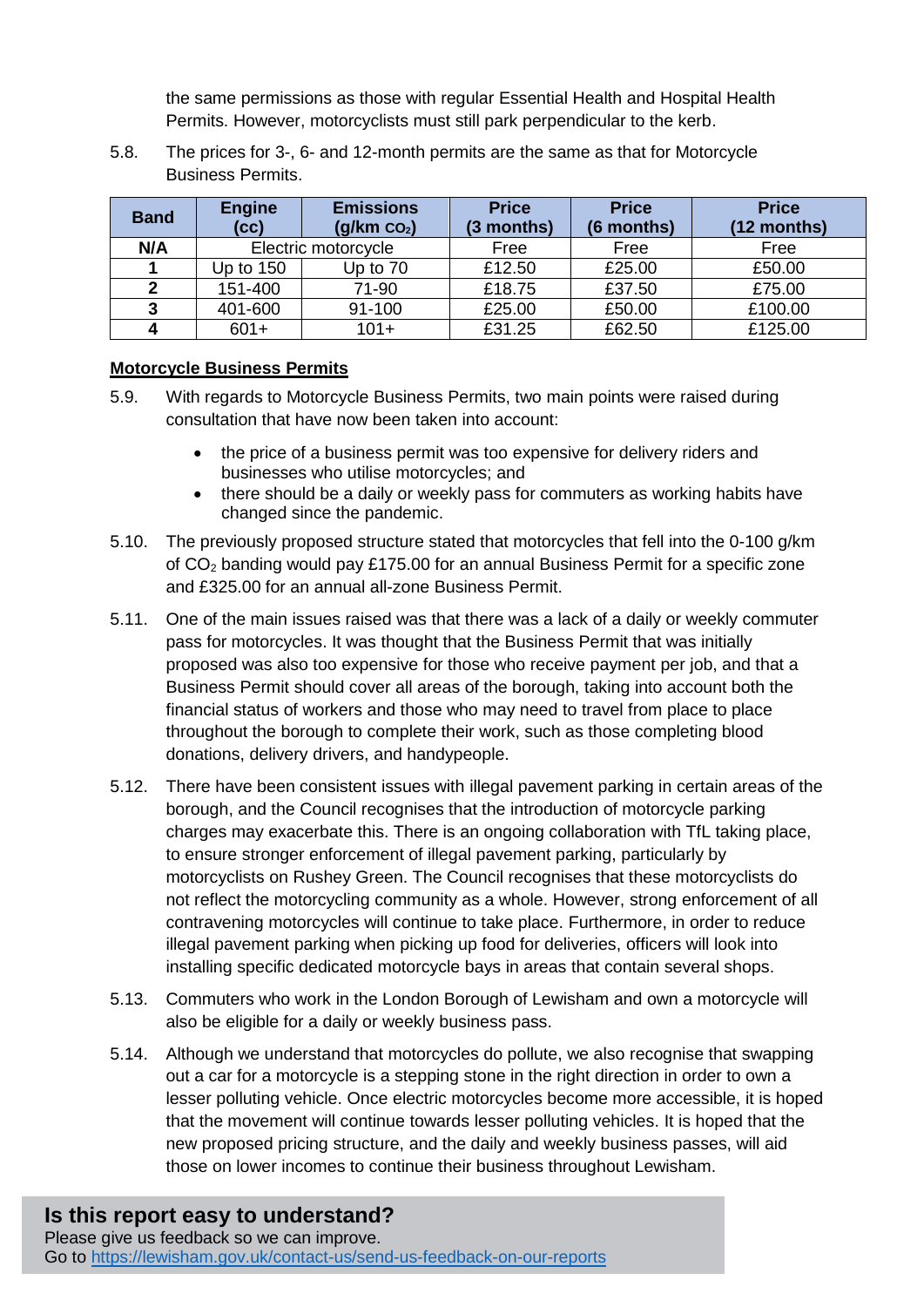5.15. It is being proposed that all Motorcycle Business Permits would be all-zone permits, meaning that anyone who purchases one would be eligible to park in business permit holder or shared use bays throughout the borough for the period of their permit. The banding structure is the same as that for Motorcycle Resident Permits:

| <b>Band</b>    | <b>Engine</b><br>(cc) | <b>Emissions</b><br>(g/km CO <sub>2</sub> ) | <b>Price</b><br>$\sqrt{3}$<br>months) | <b>Price</b><br>(6)<br>months) | <b>Price</b><br>$(12$ months) | <b>Daily</b><br><b>Business</b><br><b>Pass</b> | <b>Weekly</b><br><b>Business</b><br><b>Pass</b> |
|----------------|-----------------------|---------------------------------------------|---------------------------------------|--------------------------------|-------------------------------|------------------------------------------------|-------------------------------------------------|
| N/A            |                       | Electric motorcycle                         | Free                                  | Free                           | Free                          | Free                                           | Free                                            |
| 1              | Up to<br>150          | Up to 70                                    | £12.50                                | £25.00                         | £50.00                        | £2.00                                          | £6.00                                           |
| $\overline{2}$ | $151 -$<br>400        | 71-90                                       | £18.75                                | £37.50                         | £75.00                        | £3.00                                          | £7.00                                           |
| $\mathbf{3}$   | $401 -$<br>600        | 91-100                                      | £25.00                                | £50.00                         | £100.00                       | £4.00                                          | £8.00                                           |
| 4              | $601+$                | $101+$                                      | £31.25                                | £62.50                         | £125.00                       | £5.00                                          | £9.00                                           |

- 5.16. Again, most motorcycles would fall into Band 1 or 2, meaning that most motorcylists would pay £50.00 or £75.00 annually for a business permit that would allow them to park in any eligible bays across the borough. For commuters who only visit the borough once a week, or a few times a week, a daily pass would cost £2.00 for the least polluting motorcycles. This means that motorcyclists on lower incomes, or perhaps those who work in several different boroughs, could buy a daily pass for £2.00 and park in eligible bays across the borough. A weekly pass is also being proposed, for those who travel into the borough for a more extended period of time, such as handypeople.
- 5.17. Motorcycles will still need to park perpendicular to the kerb when parking in on-street bays, so that they do not obstruct spaces for larger vehicles. The proportion that they would be paying to park in relation to larger vehicles within the new parking structure reflects this.

### **Motorcycle Resident Visitor Permits**

- 5.18. Residents would be able to purchase Motorcycle Resident Visitor Permits for their visitors who own a motorcycle. These permits would allow visiting motorcyclists to park their vehicle in Resident Permit Holder Only bays within Controlled Parking Zones (CPZs).
- 5.19. The initial proposal was that motorcycles would pay half of the current standard rate that cars and vans pay for Visitor Permits. The Visitor Permit charges that were initially proposed can be found in Appendix C.
- 5.20. The pricing has been slightly amended, as seen in the table below:

| <b>Type</b>                         | 1-hour | Book of 10<br>1-hour<br>vouchers | 5-hour | 1-day | 1-week |
|-------------------------------------|--------|----------------------------------|--------|-------|--------|
| <b>Motorcycle</b><br><b>Visitor</b> | £0.80  | £8.00                            | £1.60  | £2.00 | £7.50  |

5.21. There is also ongoing discussion with developers regarding how residents will be able to purchase both car and motorcycle Visitor Permits, as it is thought that for some, both

### **Is this report easy to understand?** Please give us feedback so we can improve.

Go to<https://lewisham.gov.uk/contact-us/send-us-feedback-on-our-reports>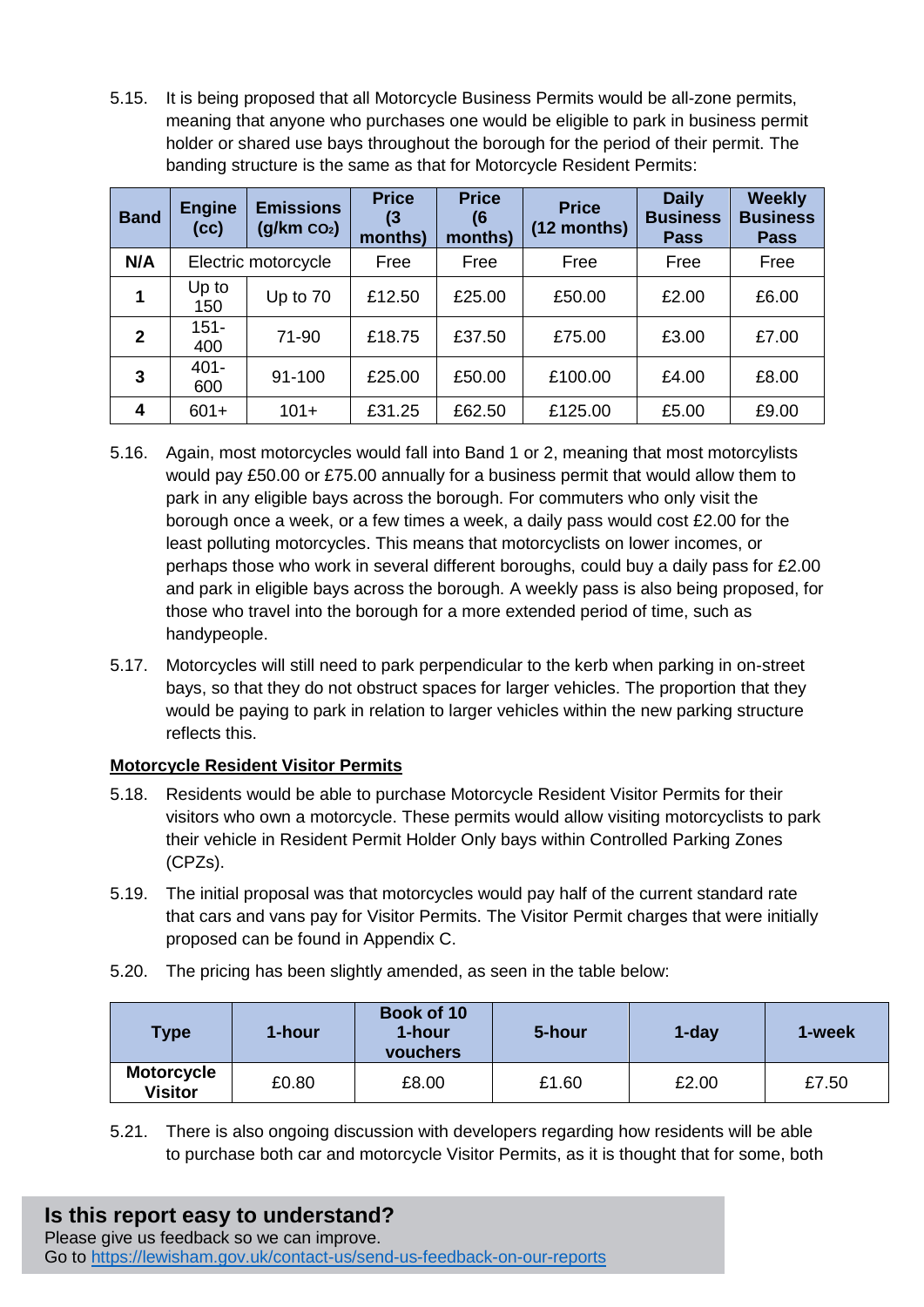of these will be required. How to do so will be communicated clearly to residents once the implementation process begins.

### **Motorcycle Short Stay Parking**

5.22. For short stay parking, a flat rate for motorcycles would be inputted into the system. Motorcycles would have their own parking code.

| Per 15 mins | <b>Per hour</b> | Per day |
|-------------|-----------------|---------|
| £0.20       | £0.80           | £2.00   |

- 5.23. The question was raised as to whether cars would be able to use the motorcycle code. The provider highlighted that there is a DVLA lookup for vehicles when using their cashless system. However, this lookup will not charge based on the vehicle type. Therefore, to combat misuse of the motorcycle parking codes, strong enforcement, both on-street and in car parks, will be necessary. This will deter users from inputting the incorrect details when paying for a parking session.
- 5.24. As with all policies, the pricing structure for motorcycle parking charges will be kept under constant review.

### **Lockable Bays**

5.25. Officers will look into installing lockable bays in car parks and key locations where the uptake of motorcycles would be most prominent. Further investigation will take place regarding the need for on-street lockable bays.

### **6. Financial implications**

- 6.1. This report is asking Mayor and Cabinet to approve the new proposed pricing structure for motorcycle parking permits and short stay parking. Any income generated through the implementation of this proposal will be accounted for in accordance with section 55 of the Traffic Regulation Act (1984). However, at this stage, without any accurate previous data, it is difficult to anticipate what that level of income will be.
- 6.2. The service aims to deliver the proposal in the financial year 2022/23. Production and delivery times may, as with most current procurement, be subject to delay due to Covid-19.

### **7. Legal implications**

- 7.1. The Road Traffic Regulation Act 1984 (RTRA) sets out the legal framework for providing both on and off street parking, parking permits, traffic management orders and related financial controls.
- 7.2. Section 122 of the Act imposes a duty on the Council to exercise the functions conferred on them by the RTRA as (so far as practicable having regard to the matters specified in S122 (2) to "secure the expeditious, convenient and safe movement of vehicular and other traffic including pedestrians and the provision of suitable and adequate parking facilities on and off the highway".

The matters set out in S122(2) are:

(a) the desirability of securing and maintaining reasonable access to premises;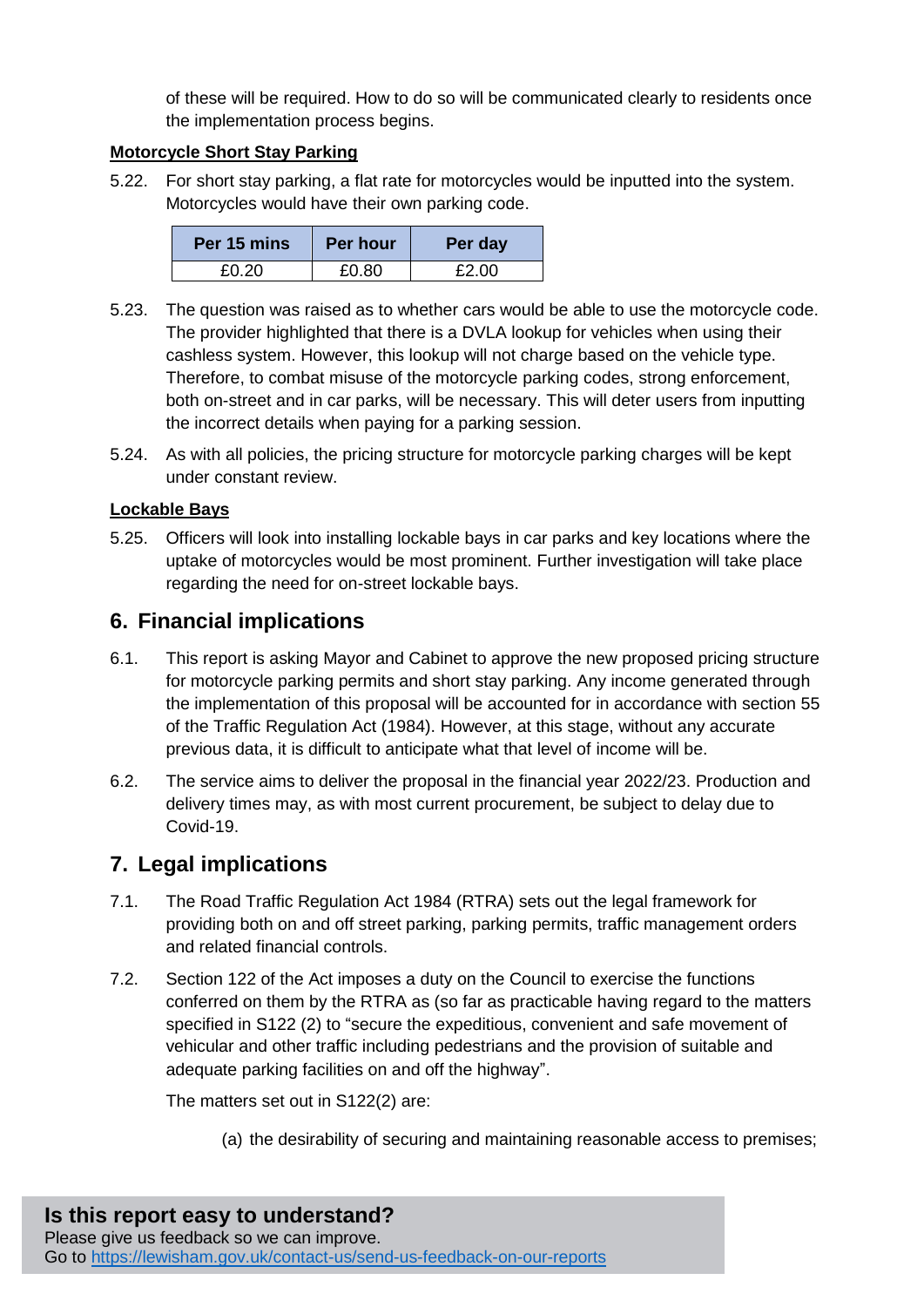- (b) the effect on the amenities of any locality affected and (without prejudice to the generality of this paragraph) the importance of regulating and restricting the use of roads by heavy commercial vehicles, so as to preserve or improve the amenities of the areas through which the roads run;
- (c) the strategy prepared under section 80 of the Environment Act 1995 (national air quality strategy);
- (d) the importance of facilitating the passage of public service vehicles and of securing the safety and convenience of persons using or desiring to use such vehicles; and
- (e) any other matters appearing to the local authority to be relevant
- 7.3. The Council may vary off-street and on-street parking charges by either making traffic management orders or by notices given pursuant to S35C and 46A.The procedures for making traffic management orders and the form that they should take are set out within the Local Authorities' Traffic Orders (Procedure) (England and Wales) Regulations 1996. This includes a statutory duty to consult, which will be in addition to any consultation set out in the report.
- 7.4. The Local Authorities' Traffic Orders (Exemptions for Disabled Persons) (England) Regulations 2000 require that orders made under the RTRA include an exemption from waiting prohibitions in certain circumstances, and from charges and time-limits at places where vehicles may park or wait, in respect of vehicles displaying a disabled person's badge.
- 7.5. Section 55 RTRA provides for the establishment of a separate account into which monies raised through the operation of parking must be paid. The Act requires an enforcement authority (of which Lewisham is one) to keep an account of:
	- their income and expenditure in respect of parking places;
	- their income and expenditure as an enforcement authority in relation to parking contraventions within paragraph 2 of Schedule 7 to the 2004 Act (parking places); and
	- their income and expenditure as an enforcement authority in relation to parking contraventions within paragraph 3 of that Schedule (other parking matters).
- 7.6. At the end of each financial year any deficit in the account shall be made good out of the general fund and any surplus must be either carried forward to the following year or applied for all or any of a number of specific purposes set out in that section. In London this includes the power to use it towards meeting all or any part of the cost of the doing by the authority in its area of anything which facilitates the implementation of the London transport strategy and which is for the time being specified in that strategy as a purpose for which a surplus may be applied. Case law has confirmed that these powers should not be used for the purpose of generating a surplus but as long as the authority sets its charges for a valid purpose having taken into account all relevant considerations the fact that those charge lead to a surplus would not render the charges unlawful.
- 7.7. The Traffic Management Act 2004 (TMA) is the primary legislation for the management of parking in England. It reinforces the legal duty under the RTRA to ensure the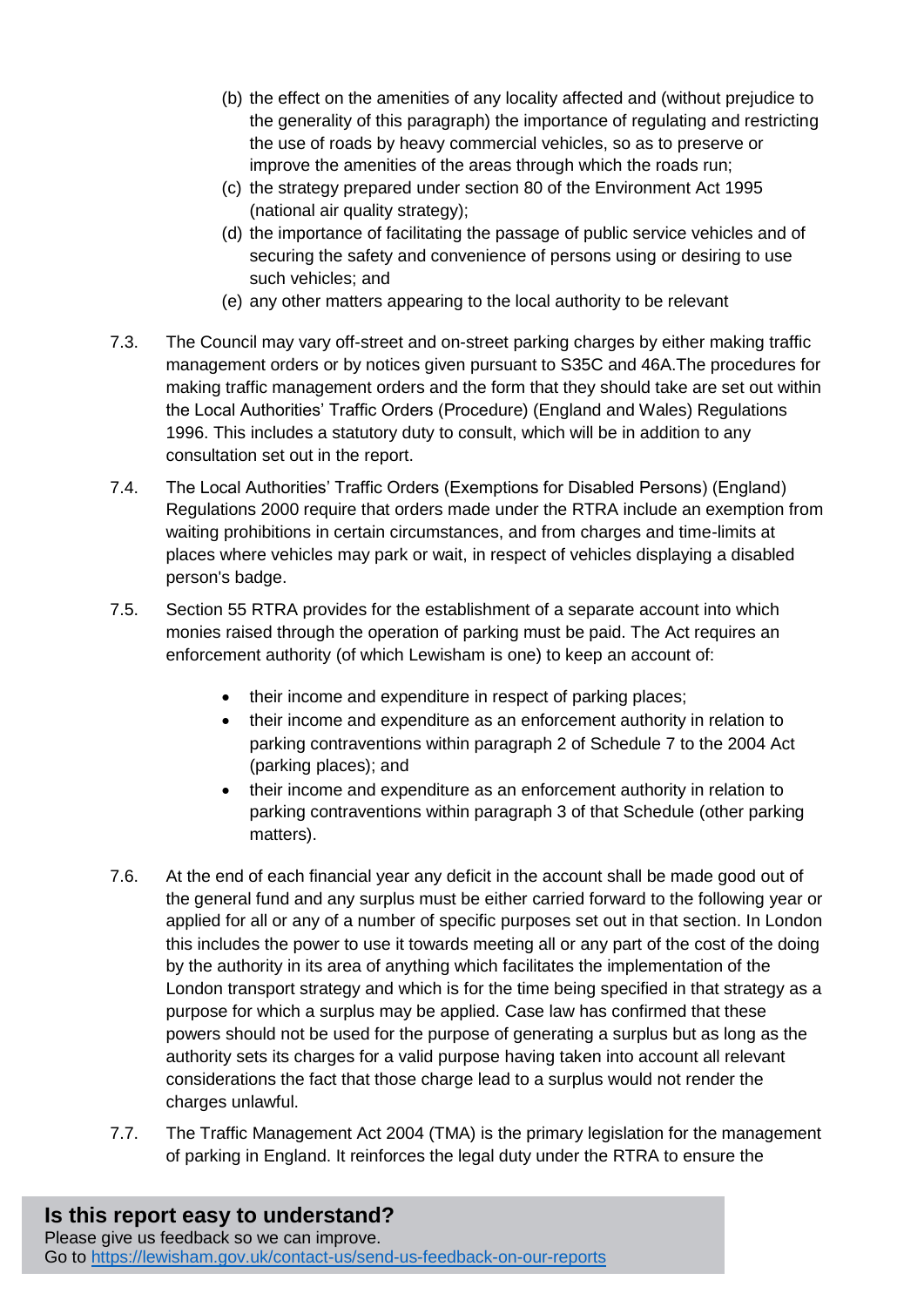expeditious movement of traffic. Part 6 of the TMA affects parking and is accompanied by statutory and operational guidance documents. Councils are legally obliged to 'have regard to' the former, while the latter sets out the principles underlying good parking management and recommends how this can be achieved.

- 7.8. The main principles advocated in the TMA statutory guidance are:
	- managing the traffic network to ensure expeditious movement of traffic, (including pedestrians and cyclists), as required under the Traffic Management Act 2004 Network Management Duty
	- improving road safety
	- improving the local environment
	- improving the quality and accessibility of public transport
	- meeting the needs of people with disabilities, some of whom will be unable to use public transport and depend entirely on the use of a car
	- managing and reconciling the competing demands for kerb space.
- 7.9. The Equality Act 2010 (the Act) introduced a new public sector equality duty (the equality duty or the duty). It covers the following nine protected characteristics: age, disability, gender reassignment, marriage and civil partnership, pregnancy and maternity, race, religion or belief, sex and sexual orientation.
- 7.10. In summary, the Council must, in the exercise of its function, have due regard to the need to:
	- (a) eliminate unlawful discrimination, harassment and victimisation and other conduct prohibited by the Act;
	- (b) advance equality of opportunity between people who share a protected characteristic and those who do not;
	- (c) foster good relations between people who share a protected characteristic and persons who do not share it.
- 7.11. The duty continues to be a "have regard duty", and the weight to be attached to it is a matter for the decision maker, bearing in mind the issues of relevance and proportionality. It is not an absolute requirement to eliminate unlawful discrimination, advance equality of opportunity or foster good relations.
- 7.12. The Equality and Human Rights Commission has recently issued Technical Guidance on the Public Sector Equality Duty and statutory guidance entitled "Equality Act 2010 Services, Public Functions & Associations Statutory Code of Practice". The Council must have regard to the statutory code in so far as it relates to the duty and attention is drawn to Chapter 11 which deals particularly with the equality duty. The Technical Guidance also covers what public authorities should do to meet the duty. This includes steps that are legally required, as well as recommended actions. The guidance does not have statutory force but nonetheless regard should be had to it, as failure to do so without compelling reason would be of evidential value. The statutory code and the technical guidance can be found [here.](https://www.equalityhumanrights.com/en/publication-download/technical-guidance-public-sector-equality-duty-england)
- 7.13. The Equality and Human Rights Commission (EHRC) has previously issued five guides for public authorities in England giving advice on the equality duty: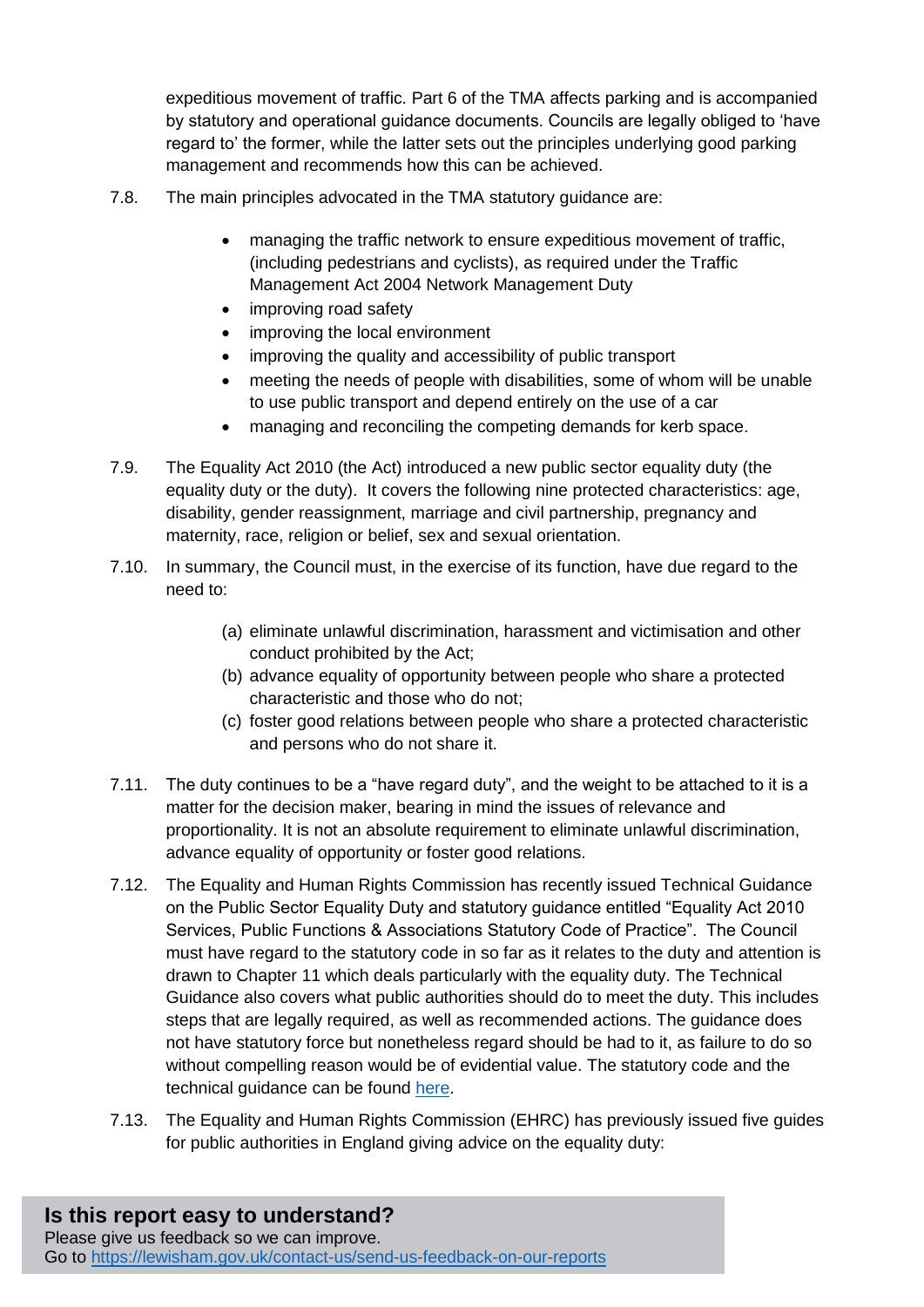- 1. The essential guide to the public equality sector duty
- 2. Meeting the equality duty in policy and decision-making
- 3. Engagament and equality duty
- 4. Equality objectives and the equality duty
- 5. Equality information and the equality duty
- 7.14. The essential guide provides an overview of the equality duty requirements including the general equality duty, the specific duties and who they apply to. It covers what public authorities should do to meet the duty including steps that are legally required, as well as recommended actions. The other four documents provide more detailed guidance on key areas and advice on good practice. Further information and resources are available [here.](https://www.equalityhumanrights.com/en/advice-and-guidance/public-sector-equality-duty-guidance)

### **8. Equalities implications**

- 8.1. All staff and officers are trained regarding the Equality Act 2010.
- 8.2. There are considerable risks that the actions proposed to limit carbon emissions could, in themselves, disadvantage low income and vulnerable individuals and communities.
- 8.3. The Equality Analysis Assessment can be found below in Appendix E. In this assessment, we consider the potential impact on motorcyclist groups, those with differing socioeconomic statuses, and those within the protected characteristics groups set out in the Equality Act 2010, as well as what was learnt during the public consultation.
- 8.4. The Equality Act 2010 states the protected characteristics groups as the following:
	- Age
	- Disability
	- Gender reassignment
	- Marriage and civil partnership
	- Race
	- Religion and belief
	- Sex
	- Sexual orientation
- 8.5. The Lewisham Corporate Equality Policy states that we refer to and monitor several of the above protected characteristic groups differently to the Equality Act. <sup>1</sup> The 'Marriage and civil partnership' characteristic is only protected in employment settings, and not used in resident consultation, so this characteristic will be removed. The terminology used by Lewisham Council is as follows:
	- $\bullet$  Age

- Disability
- Gender identity (rather than 'reassignment')
- Pregnancy and maternity

**<sup>1</sup>** [Lewisham Council Corporate Equality Policy](https://consultation.lewisham.gov.uk/++preview++/corporate-policy-and-governance/85eef074/user_uploads/corporate-equality-policy-v2018.pdf)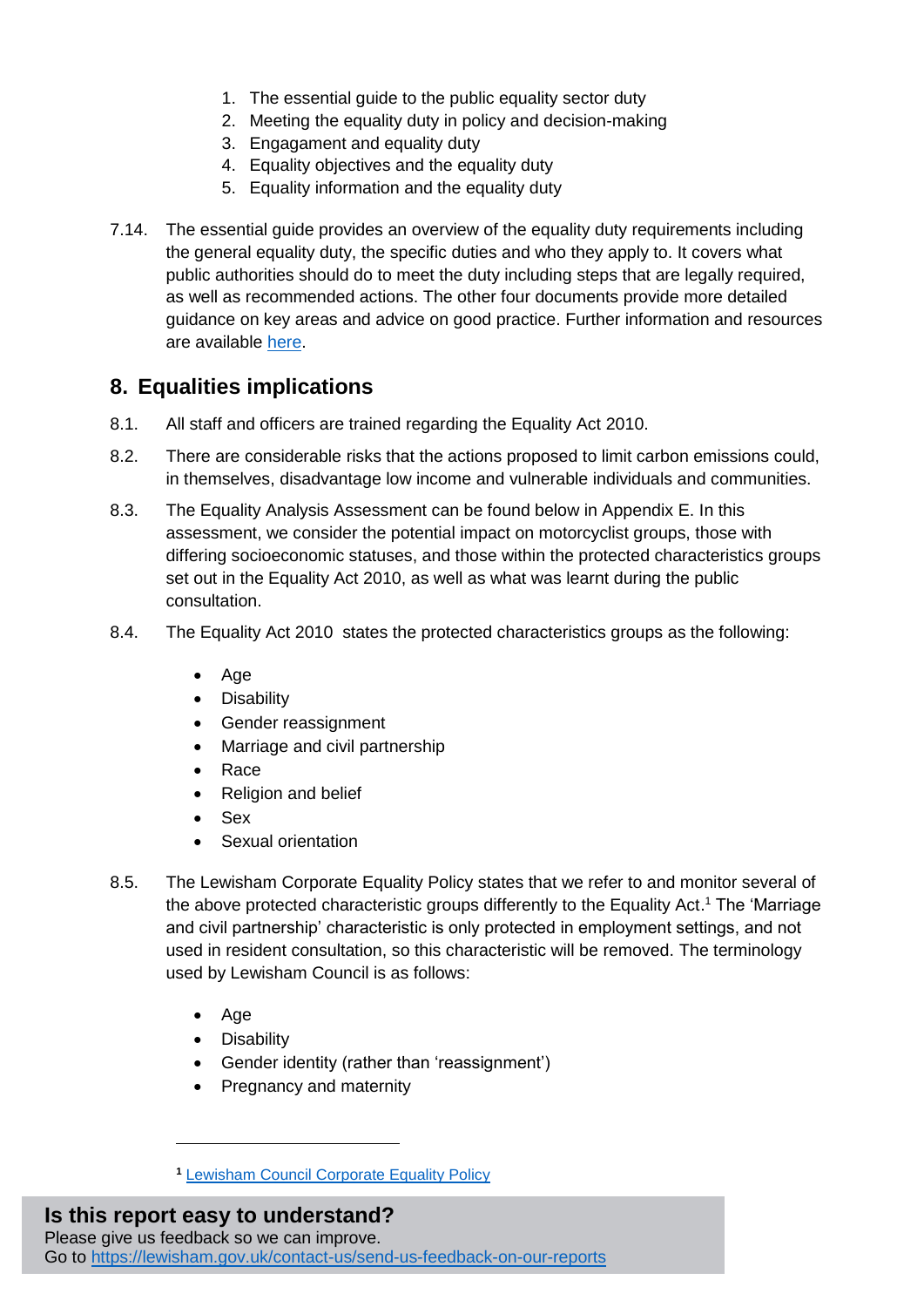- Ethnicity (rather than 'race')
- Religion and belief
- Gender (rather than 'sex')
- Sexual orientation
- 8.6. The above stated terms will be used throughout the Equality Analysis Assessment and when any referral is made to the protected characteristic groups.
- 8.7. The Public Sector Equality Duty states that a public authority "must, in the exercise of its functions, have due regard to the need to
	- eliminate discrimination, harassment, victimisation and any other conduct that is prohibited by or under this Act;
	- advance equality of opportunity between persons who share a relevant protected characteristic and persons who do not share it;
	- foster good relations between persons who share a relevant protected characteristic and persons who do not share it. (Equality Act 2010, Section 149.1.a, 149.1.b, 149.1.c)"
- 8.8. With regards to the introduction of motorcycle permits, there is a legal obligation to exempt Disabled Badge Holders. The Council must ensure no unconscious bias regarding motorcycle users, as they may hold a Disabled Badge, and exemptions from the proposed parking charges must be granted for these motorists.
- 8.9. As well as those who hold a Disabled Badge, people who use their motorcycle for business (for example, Deliveroo drivers), commuters who use a motorcycle, and resident motorcyclists must also be considered. The impact on these groups must be taken into consideration when moving forward with proposals to introduce motorcycle parking charges, as these are the most affected groups.
- 8.10. As well as those within the protected characteristics groups, people within the borough whose first language is not English must also be considered with the changes to parking. It must be clearly communicated that changes are taking place.

### **9. Climate change and environmental implications**

- 9.1. The Council is legally required to work towards air quality objectives under the Environment Act 1995. Lewisham Council's Air Quality Action Plan (2016-2021) outlines how the Council will implement these objectives, and the proposed changes align with the Council's overall objectives.
- 9.2. Following the introduction of emission-based charging for parking permits, emissionbased motorcycle parking charges harmonise permit charges throughout the borough. This also aligns with TfL's wider policy, with the introduction of the ULEZ in October 2021.
- 9.3. Although they do emit harmful pollutants, motorcycles do not pollute as heavily as other vehicles, and they are a stepping stone in the right direction as they are less polluting than cars. The new proposed pricing structure reflects this and it is hoped that the reduced charges will still incentivise movement away from cars and towards motorcycles. As technology advances, it is hoped that both car/van and motorcycle owners will move towards electric vehicles.

# **Is this report easy to understand?**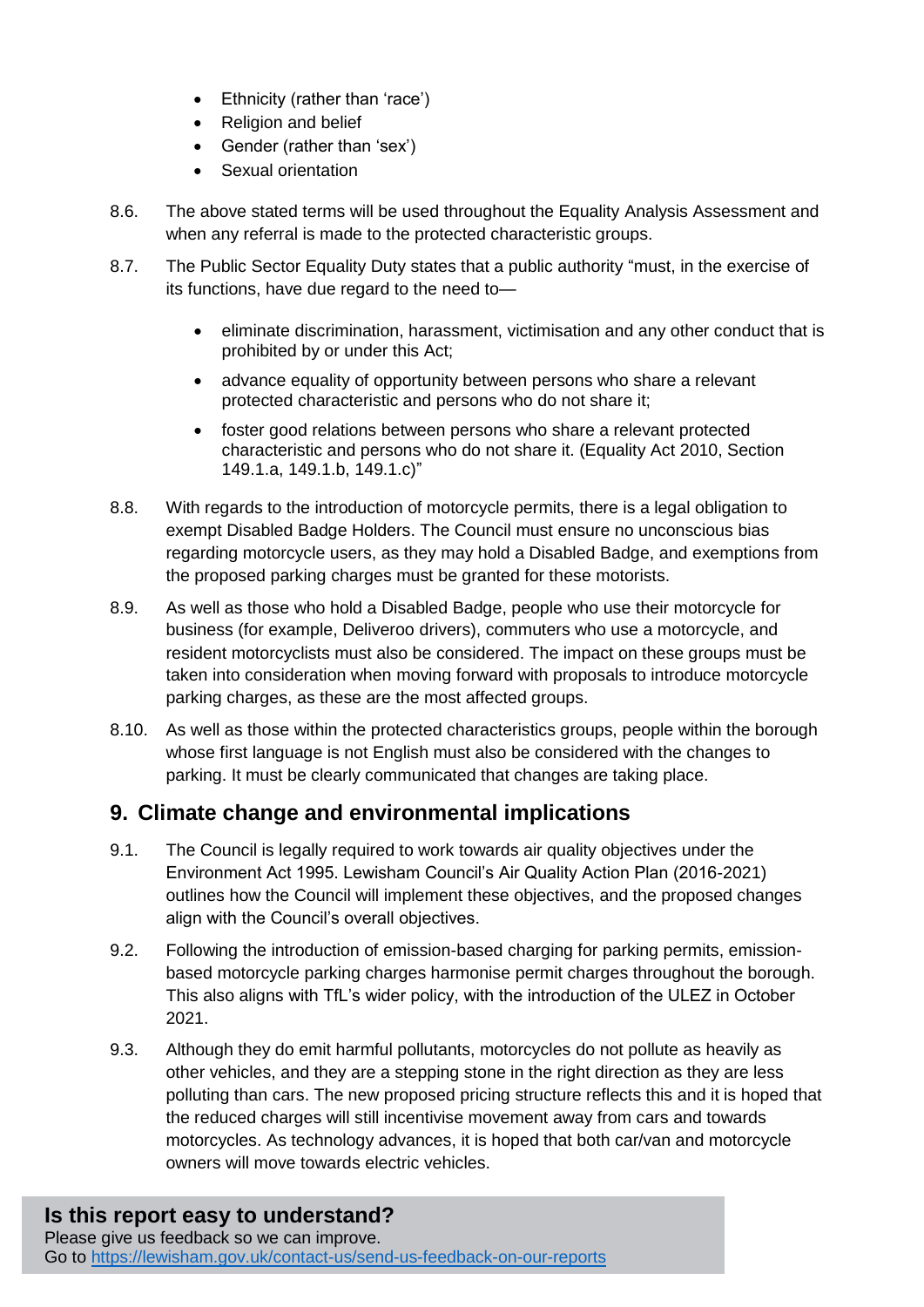9.4. The proposed charges are expected to have a positive impact on the environment, as emissions will be monitored for all vehicles for the first time. Based on the need to meet the Council's climate change agenda, it is recommended that the new proposed pricing structure is approved.

### **10. Crime and disorder implications**

10.1. There are no direct crime and disorder implications arising from this report.

### **11. Health and wellbeing implications**

- 11.1. These proposals aim to deliver a range of health and wellbeing benefits to residents. Improving air quality will in turn reduce the risk of cardiovascular diseases and lung cancer.
- 11.2. As well as this, the improvement of air quality will therefore reduce the pressure on the NHS, as the aim of these proposals is to improve the general health and wellbeing of residents in the borough.

### **12. Background papers**

- 12.1. [Motion to Declare a Climate Emergency Action Plan –](https://councilmeetings.lewisham.gov.uk/documents/s62942/Motion%202%20proposed%20Cllr%20Anwar%20seconded%20Cllr%20Krupski.pdf) Cllr Anwar and Cllr Krupski [February 2019](https://councilmeetings.lewisham.gov.uk/documents/s62942/Motion%202%20proposed%20Cllr%20Anwar%20seconded%20Cllr%20Krupski.pdf)
- 12.2. Parking Policy Update [proposals for consultation –](file://10.221.212.61/UserData$/Documents/XDavies/My%20Documents/Personal/Reports/Cabinet%20report/NEW%20-%20based%20on%20previous%20parking%20policy%20update%20proposal%20report/Parking%20Policy%20update%20-%20Proposals%20for%20consultation%20-%20March%202019.pdf) March 2019
- 12.3. Parking Policy Update [results of consultations and recommendations –](file://10.221.212.61/UserData$/Documents/XDavies/My%20Documents/Personal/Reports/Cabinet%20report/NEW%20-%20based%20on%20previous%20parking%20policy%20update%20proposal%20report/Parking%20Policy%20update%20-%20Consultation%20results%20and%20recommendations%20-%20Jan%202020.pdf) January 2020
- 12.4. Mayor and [Cabinet's Climate Emergency Action Plan –](https://councilmeetings.lewisham.gov.uk/documents/s72555/Climate%20Emergency%20Action%20Plan.pdf) March 2020
- 12.5. [Climate Emergency Action Plan Update for the Sustainable Development Select](https://councilmeetings.lewisham.gov.uk/documents/s76821/04%20Climate%20emergency%20action%20plan%20140121.pdf) [Committee –](https://councilmeetings.lewisham.gov.uk/documents/s76821/04%20Climate%20emergency%20action%20plan%20140121.pdf) Jan 2021
- 12.6. [Climate Emergency Action Plan Update for the Mayor and the Cabinet –](https://councilmeetings.lewisham.gov.uk/documents/s78637/Lewishams%20Climate%20Emergency%20Action%20Plan.pdf) March 2021

### **13. Glossary**

13.1. The table below lists definitions of a number of terms used throughout the report that the reader may find useful.

| Term                              | <b>Definition</b>                                                 |
|-----------------------------------|-------------------------------------------------------------------|
|                                   | The heavy, colourless gas that is formed when carbon is           |
| Carbon Dioxide (CO <sub>2</sub> ) | burned. Fossil fuels contain carbon, and when burned,             |
|                                   | produce carbon dioxide.                                           |
|                                   | The term "carbon neutral" is used in this report in line with the |
|                                   | original declaration of a Climate Emergency in Lewisham.          |
|                                   | Carbon neutrality balances greenhouse gas emissions with          |
|                                   | carbon removals. As defined by the Committee on Climate           |
|                                   | Change, a net-zero or carbon neutral target requires "deep"       |
| <b>Carbon Neutral</b>             | reductions in emissions, with any remaining sources offset by     |
|                                   | removals of $CO2$ from the atmosphere". In the context of         |
|                                   | Lewisham's target this means additional carbon removal and        |
|                                   | storage activity at the borough level or 'carbon offsets' funding |
|                                   | an equivalent removal outside the borough.                        |

### **Is this report easy to understand?**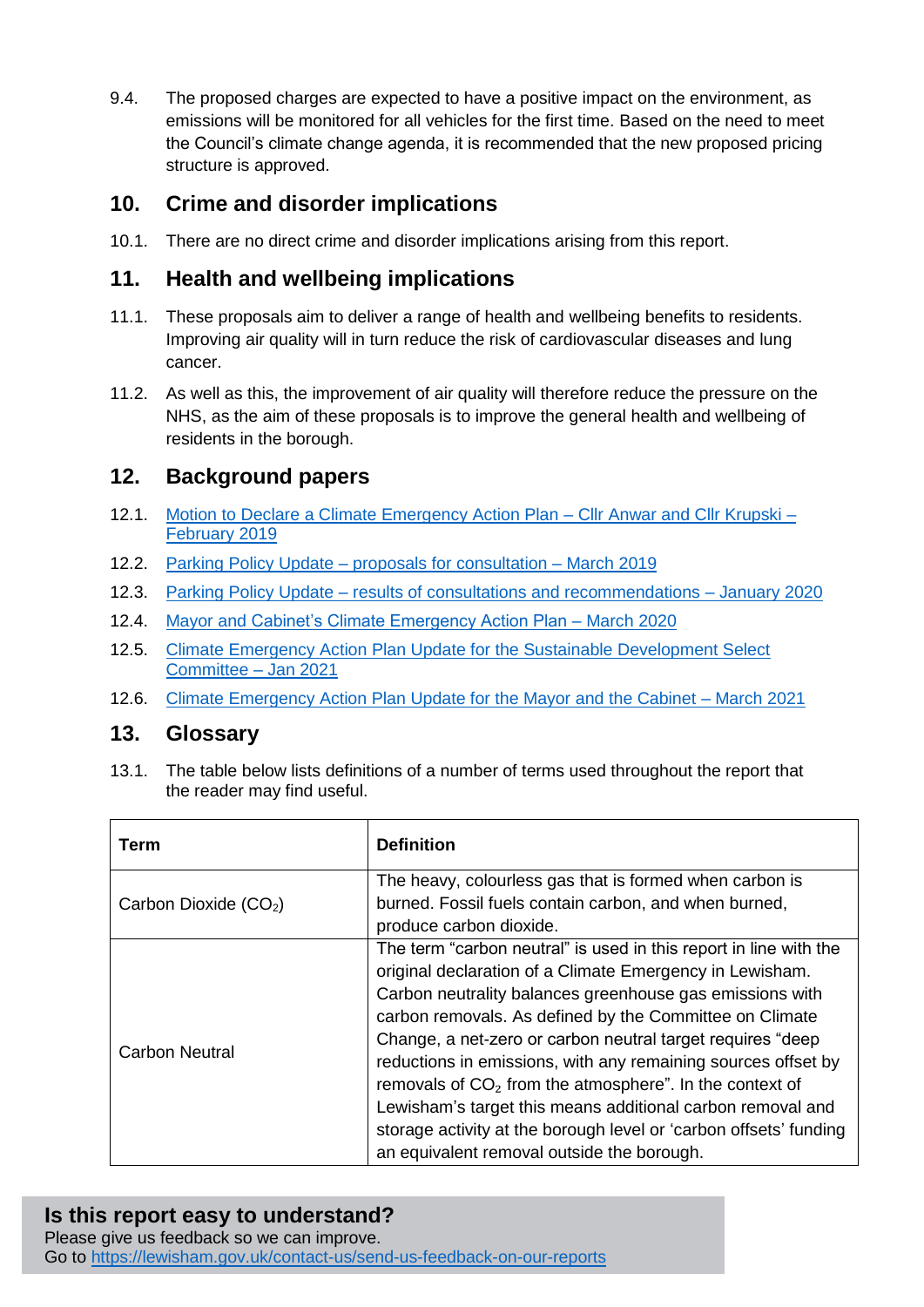| <b>Term</b>                         | <b>Definition</b>                                                                                                                                                                                                                                                                                                                                                  |
|-------------------------------------|--------------------------------------------------------------------------------------------------------------------------------------------------------------------------------------------------------------------------------------------------------------------------------------------------------------------------------------------------------------------|
| Climate                             | Climate is usually defined as the average weather, or more<br>rigorously, as a statistical description in terms of the mean and<br>variability of relevant quantities over a period of time ranging<br>from months to thousands or millions of years. The relevant<br>quantities are most often surface variables such as<br>temperature, precipitation, and wind. |
| <b>Climate Change</b>               | Climate change, as used by the United Nations International<br>Panel on Climate Change, refers to a change in the state of<br>the climate that can be identified by changes in the mean<br>and/or the variability of its properties, and that persists for an<br>extended period, typically decades or longer.                                                     |
| Emission-based charging             | A charge that depends on the amount of carbon dioxide,<br>nitrogen dioxide, or particulate matter that a vehicle emits. The<br>more harmful substances a vehicle emits, the higher the<br>charge would be to park their vehicle.                                                                                                                                   |
| Nitrogen Dioxide (NO <sub>2</sub> ) | Reddish-brown poisonous gas that occurs commonly as an air<br>pollutant. It is formed when fossil fuels such as coal, oil, gas or<br>diesel are burned at high temperatures.                                                                                                                                                                                       |
| Short stay parking bays             | Any Pay & Display bay, whereby the vehicle owner pays for<br>parking based on the amount of time parked in the location.<br>This parking is short stay either by using PayByPhone or a<br>parking meter. "Short stay parking bays" and "Pay & Display<br>bays" are used interchangeably in the report.                                                             |
| Particulate Matter (PM)             | The sum of all solid and liquid particles suspended in the air,<br>many of which are hazardous. It is made up of a number of<br>components, including acids (such as nitrates and sulphates),<br>organic chemicals, metals, and soil or dust particles.                                                                                                            |

# **14. Report author(s) and contact**

14.1. Seamus Adams, Head of Commercial Operations and Development, [seamus.adams@lewisham.gov.uk](mailto:seamus.adams@lewisham.gov.uk)

### **15. Comments for and on behalf of the Executive Director for Corporate Resources**

- 15.1. [<mark>xx</mark>]
- **16. Comments for and on behalf of the Director of Law, Governance and HR**
- 16.1.  $[xx]$